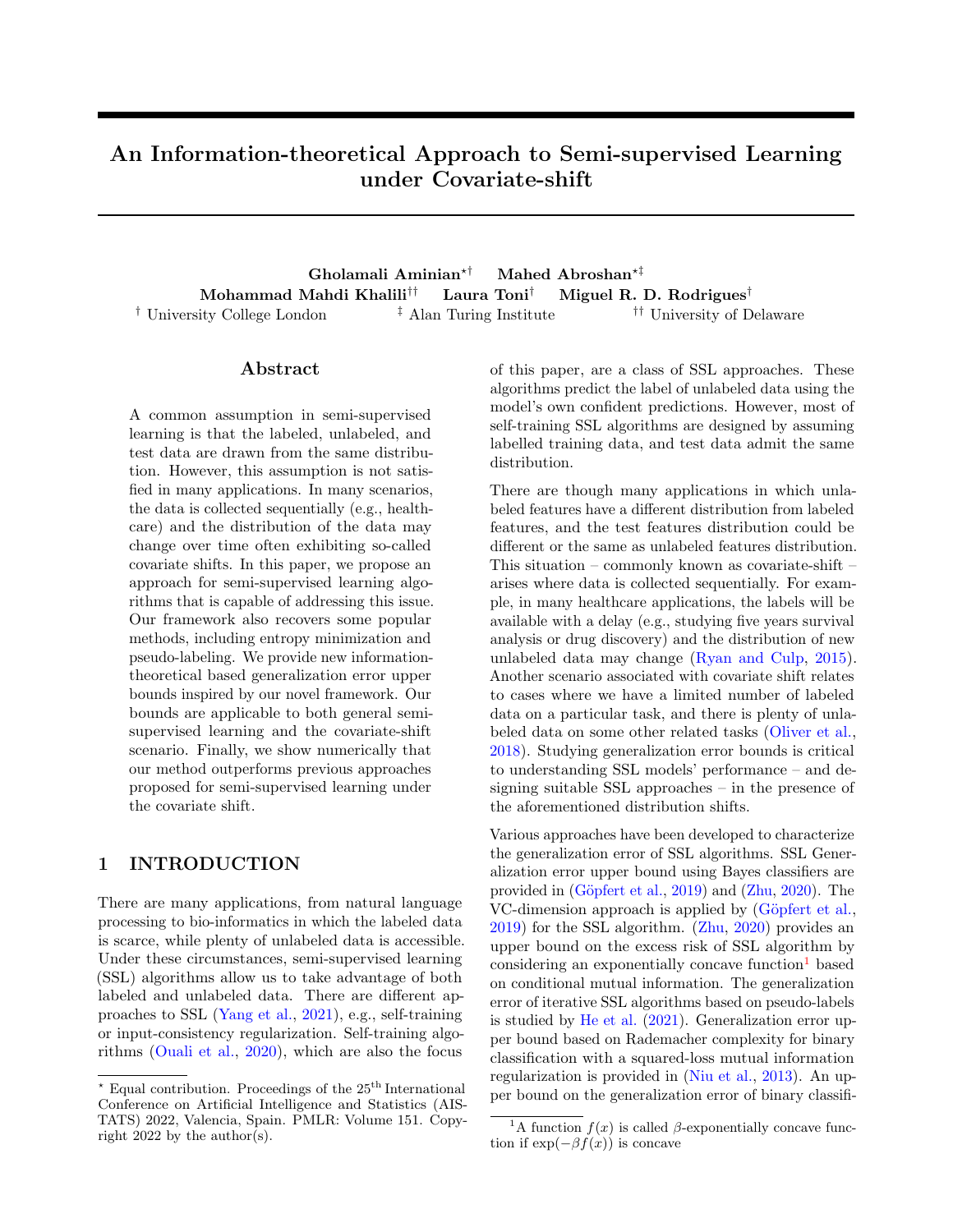cation under cluster assumption is derived in [\(Rigollet,](#page-10-6) [2007\)](#page-10-6). We refer to the survey paper [\(Mey and Loog,](#page-10-7) [2019\)](#page-10-7) and references therein for a thorough review of other theoretical aspects of SSL.

However, these upper bounds on excess risk and generalization error do not entirely capture the role of covariate-shift between labeled data and unlabeled data thereby limiting our ability to characterize the performance of existing SSL methods or to design new ones. In this paper, an information-theoretic approach, inspired by [Xu and Raginsky](#page-10-8) [\(2017\)](#page-10-8) and [Russo and Zou](#page-10-9) [\(2019\)](#page-10-9), is applied to characterize the generalization ability of various self-training based SSL algorithms. Such approaches often express the generalization error in terms of certain information measures between the learning algorithm input (the training dataset including labeled and unlabeled data) and output (the hypothesis), thereby incorporating the various ingredients associated with the SSL problem, including the labeled and unlabeled data distribution, the hypothesis space, and the learning algorithm itself. Finally, inspired by our framework and the upper bounds on generalization error, we propose a new SSL algorithm that is able to take advantage of unlabeled data under covariate-shift.

Our main contributions are as follows:

- We propose a novel framework for self-training SSL algorithms that encompasses traditional SSL approaches such as the entropy minimization and the Pseudo-labeling approaches. Our framework is applicable to different loss functions beyond the typically used log-loss function.
- We provide an information-theoretical upper bound on the expected generalization error of the SSL algorithms under covariate-shift in terms of KL divergence and total variation distance. We show that the unlabeled data in our framework can improve the generalization error convergence rate.
- We provide novel information-theoretical upper bounds on the estimation error of true conditional probabilities in terms of KL divergence and total variation distance, essential in self-training approaches.
- Inspired by our theoretical results, we then propose a method for SSL algorithm which outperforms traditional SSL algorithms in the presence of covariate shifts.

Notations: We adopt the following notation in the sequel. Upper-case letters denote random variables (e.g., Z), lower-case letters denote random variable realizations (e.g. z), and calligraphic letters denote spaces (e.g.  $\mathcal{Z}$ ). We denote the distribution of the random variable  $Z$  by  $P_Z$ , the joint distribution of two random variables  $(Z_1, Z_2)$  by  $P_{Z_1, Z_2}$ .

**Information Measures:** If  $P$  and  $Q$  are probability measures over space  $\mathcal{Z}$ , and P is absolutely continuous with respect to  $Q$ , the Kullback-Leibler (KL) divergence between P and Q is given by  $D(P||Q) \triangleq$  $\int_{\mathcal{Z}} \log \left( \frac{dP}{dQ} \right) dP$ . If Q is also absolutely continuous with respect to  $P$ , then the KL divergence is bounded. The entropy of probability measure,  $P$ , is given by  $H(P) = \int_{\mathcal{Z}} -dP \log(dP).$ 

The mutual information between two random variables Z and T is defined as the KL divergence between the joint distribution and product-of-marginal distributions  $I(Z;T) \triangleq D(P_{Z,T} || P_Z \otimes P_T)$ , or equivalently, the conditional KL divergence between  $P_{T|Z}$  and  $P_T$  averaged over  $P_Z$ ,  $D(P_{T|Z} || P_T | P_Z) \triangleq \int_{Z} D(P_{T|Z=z} || P_T) dP_Z(z)$ .

The total variation distance for two probability measures,  $P$  and  $Q$ , is defined as

$$
\mathbb{TV}(P,Q) = \frac{1}{2} \int_{\mathcal{Z}} |dP - dQ| \tag{1}
$$

and the variational representation of total variation distance is as follows [\(Polyanskiy and Wu,](#page-10-10) [2014\)](#page-10-10):

<span id="page-1-0"></span>
$$
\mathbb{TV}(P,Q) = \frac{1}{2L} \sup_{g \in \mathcal{G}_L} \left\{ \mathbb{E}[g(P)] - \mathbb{E}[g(Q)] \right\} \tag{2}
$$

where  $\mathcal{G}_L = \{g : \mathcal{Z} \to \mathbb{R}, ||g||_{\infty} \leq L\}$ . Note that the total variation is bounded,  $\mathbb{TV}(P,Q) \leq 1$ .

### 2 RELATED WORK

We now highlight some of the key relevant works in the surrounding fields, including SSL, covariate-shift, domain adaptation, and information-theoretic based generalization error upper bounds.

Semi-Supervised Learning: Entropy minimization and Pseudo-labeling are two fundamental approaches in self-training based SSL. In entropy minimization, an entropy function of the predicted conditional distribution is added to the main empirical risk function, which depends on unlabeled data [\(Grandvalet et al.,](#page-9-2) [2005\)](#page-9-2). The entropy function can be viewed as a regularization term that penalizes uncertainty in the prediction of the label of the unlabelled data. There are some assumptions for the performance of entropy minimization algorithm, including manifold assumption [\(Iscen et al.,](#page-9-3) [2019\)](#page-9-3)– where it is assumed that labelled and unlabelled features are drawn from a common data manifold – or cluster assumptions [\(Chapelle et al.,](#page-9-4) [2003\)](#page-9-4)– where it is assumed that similar data features have a similar label.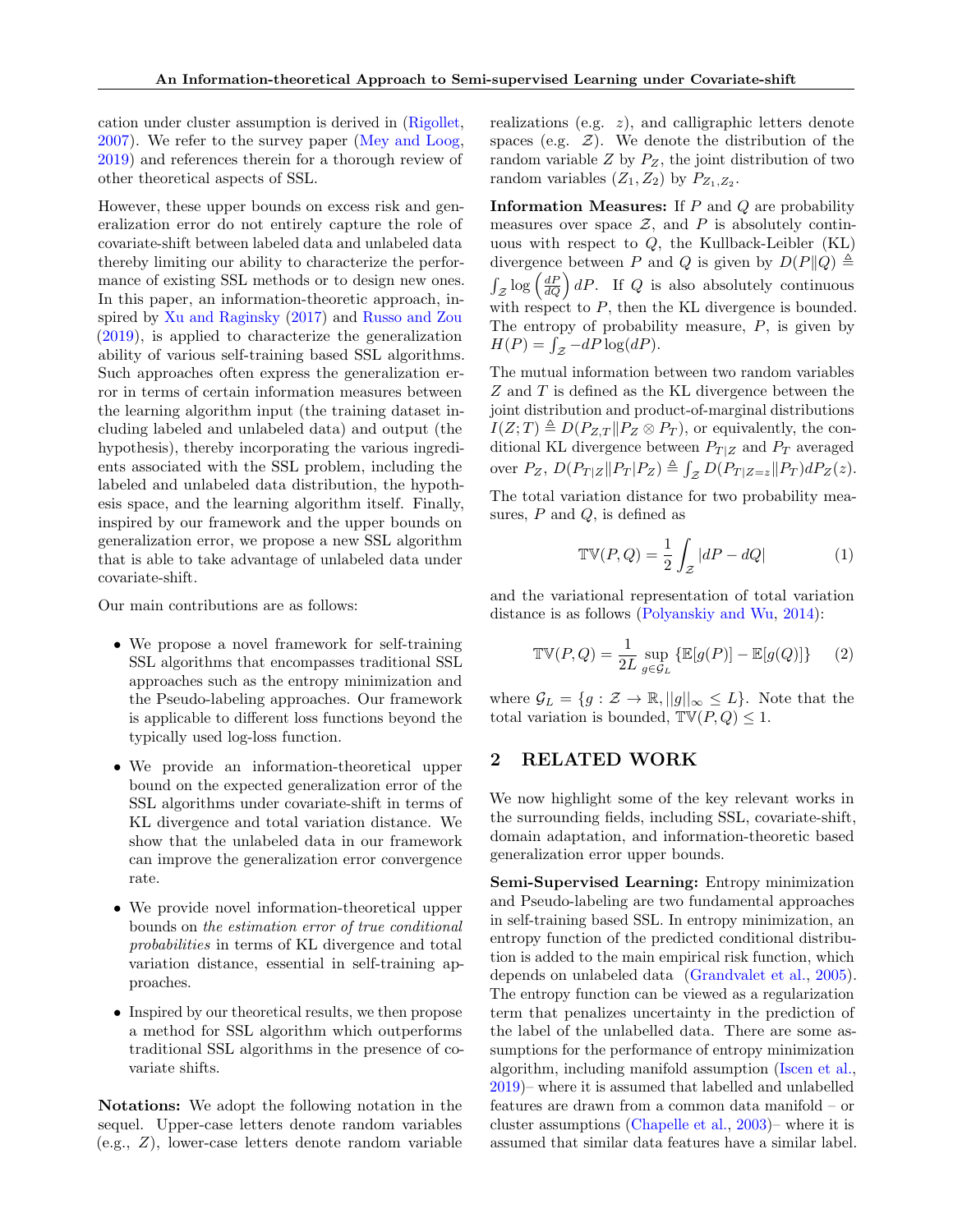In contrast, in Pseudo-labeling, the model is trained using labeled data in a supervised manner and then used to provide a pseudo-label for the unlabeled data with high confidence [\(Lee et al.,](#page-9-5) [2013\)](#page-9-5). These pseudo labels are then used as inputs in another model, which is trained based on labeled and pseudo-labeled data in a supervised manner. However, pseudo-labelling approaches can underperform because they largely rely on the accuracy of the pseudo-labeling process. To bypass this challenge, an uncertainty-aware Pseudolabeling approach is proposed in [\(Rizve et al.,](#page-10-11) [2020\)](#page-10-11). A theoretical framework for using input-consistency regularization combined with self-training algorithms in deep neural networks is proposed in [\(Wei et al.,](#page-10-12) [2020\)](#page-10-12). Some works also discuss how to combine SSL with causal learning  $(Schölkopf et al., 2012; Janzing)$  $(Schölkopf et al., 2012; Janzing)$  $(Schölkopf et al., 2012; Janzing)$  $(Schölkopf et al., 2012; Janzing)$  $(Schölkopf et al., 2012; Janzing)$ and Schölkopf, [2010,](#page-9-6) [2015\)](#page-9-7).

Our work departs from existing SSL literature a novel framework – which encompasses existing SSL methods such as entropy minimization or pseudo-labelling – that can extended to other loss function. We also propose to consider the labeled data in the unsupervised loss function in order to improve SSL performance further.

Covariate-shift: Covariate-Shift has been studied in supervised learning [\(Sugiyama et al.,](#page-10-14) [2007\)](#page-10-14) and [\(Shi](#page-10-15)[modaira,](#page-10-15) [2000\)](#page-10-15) and SSL scenarios [\(Kawakita and](#page-9-8) [Kanamori,](#page-9-8) [2013\)](#page-9-8). An approximate Bayesian inference scheme by using posterior regularisation for SSL in the presence of covariate-shift is provided in [\(Chan](#page-9-9) [et al.,](#page-9-9) [2020\)](#page-9-9). The performance of self-training for the SSL algorithms, including entropy minimization and pseudo-labeling in the presence of covariate-shift, with spurious features, is studied in [\(Chen et al.,](#page-9-10) [2020\)](#page-9-10). Our work differs from this body of research in the sense that we provide an algorithm dependent upper bound on the generalization error of SSL algorithms under covariate-shift.

Domain Adaptation: Domain adaptation involves training a model based on labeled data from the source domain and unlabeled data from the target domain. The covariate-shift reduces to the domain adaptation scenario by considering the same conditional distribution of label given feature but different marginal distributions for the features and unlabeled data. The work [\(Ben-David et al.,](#page-8-0) [2010\)](#page-8-0), proposed  $H\Delta H$ -divergence as a similarity metric, and generalization bound based on VC-dimension approach is provided. The authors in [\(Mansour et al.,](#page-9-11) [2009\)](#page-9-11) proposed the discrepancy distance for the general loss function, and a generalization bound based on the Rademacher complexity is derived. Inspired by [Ben-David et al.](#page-8-0) [\(2010\)](#page-8-0), a domain adversarial algorithm which minimizes  $H\Delta H$ -divergence between source and target domains, is provided by [Ganin](#page-9-12) [et al.](#page-9-12) [\(2016\)](#page-9-12). The application of entropy minimization and the combination of domain adversarial and entropy minimization in domain adaptation are proposed in [\(Wang et al.,](#page-10-16) [2020\)](#page-10-16) and [\(Shu et al.,](#page-10-17) [2018\)](#page-10-17). Our work differs from this area of research as our theoretical results are derived based on the covariate-shift assumption, i.e., the same conditional distribution of features given data under labeled and unlabeled data. In addition, the estimation of conditional distributions in the domain adversarial approach is induced by mostly labeled data. However, in our algorithm, this estimation is induced by both labeled and unlabeled data.

Information-theoretic upper bounds: Recently, [Russo and Zou](#page-10-9) [\(2019\)](#page-10-9); [Xu and Raginsky](#page-10-8) [\(2017\)](#page-10-8) proposed to use the mutual information between the input training set and the output hypothesis to upper bound the expected generalization error. [Bu et al.](#page-9-13) [\(2020b\)](#page-9-13) provides tighter bounds by considering the individual sample mutual information, [\(Asadi et al.,](#page-8-1) [2018\)](#page-8-1) proposes using chaining mutual information, and some works advocate the conditioning and processing techniques [\(Steinke and Zakynthinou,](#page-10-18) [2020;](#page-10-18) [Hafez-](#page-9-14)[Kolahi et al.,](#page-9-14) [2020;](#page-9-14) [Haghifam et al.,](#page-9-15) [2020\)](#page-9-15). Informationtheoretic generalization error bounds using other information quantities are also studied, such as  $\alpha$ -Rényi divergence and maximal leakage [\(Esposito et al.,](#page-9-16) [2021\)](#page-9-16), Jensen-Shannon divergence [\(Aminian et al.,](#page-8-2) [2021b\)](#page-8-2), power divergence [\(Aminian et al.,](#page-8-3) [2021c\)](#page-8-3), and Wasserstein distance [\(Lopez and Jog,](#page-9-17) [2018;](#page-9-17) [Wang et al.,](#page-10-19) [2019\)](#page-10-19). An exact characterization of the generalization error for the Gibbs algorithm is provided in [\(Aminian](#page-8-4) [et al.,](#page-8-4) [2021a\)](#page-8-4). Using rate-distortion theory, [Masiha](#page-9-18) [et al.](#page-9-18) [\(2021\)](#page-9-18) and [Bu et al.](#page-9-19) [\(2020a\)](#page-9-19) provide informationtheoretic generalization error upper bounds for model misspecification and model compression. Information theoretical approaches are applied mostly to the supervised learning scenario. However, our work offers an information-theoretical upper bound for the generalization error of SSL in the presence of covariate shift.

### 3 SSL FRAMEWORK

We consider a SSL setting we wish to learn a hypothesis given a set of labeled and unlabeled features. We also wish to use this hypothesis to predict new labels given new features.

We model the features (also known as inputs) using a random variable  $X \in \mathcal{X}$  where  $\mathcal{X}$  represents the input space; we model the labels (also known as outputs) using a random variable  $Y \in \mathcal{Y}$  where  $\mathcal{Y}$  represents the output set. We also let  $(X^L, Y^L) = \{(X_i^l, Y_i^l)\}_{i=1}^n$  be a training labelled set consisting of a number of inputoutput data points drawn i.i.d. from  $\mathcal{X} \times \mathcal{Y}$  according to  $\mu_X^l \otimes P_{Y|X}$ , and  $X^U = \{X_i^u\}_{i=1}^m$  a training unlabelled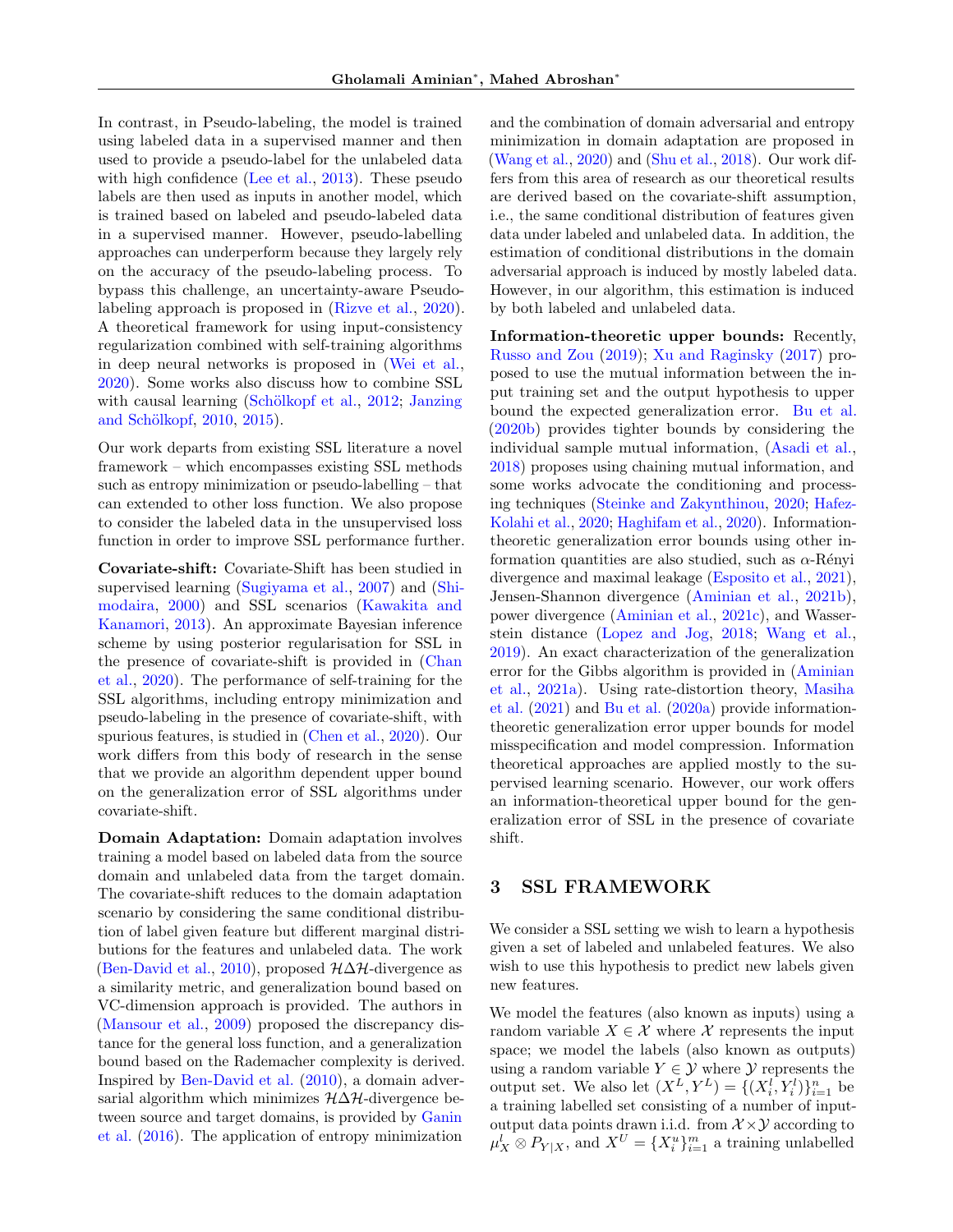set consisting of a number of inputs data point drawn i.i,d. from  $X$  according to the marginal distribution  $\mu_X^u$ . Note that in the traditional SSL scenario without covariate shift we consider  $\mu_X^l = \mu_X^u$ .

Under the covariate-shift scenario, we assume that the test and unlabeled feature distribution,  $\mu_X^u$ , are shifted with respect to labeled inputs distribution,  $\mu_X^l$ , but the conditional distribution of labels given inputs,  $P_{Y|X}$ , is the same for test and training dataset.

We represent hypotheses using a random variable  $W \in$ W where  $W$  is a hypothesis space. We also represent an SSL algorithm via a Markov kernel that maps a given training set  $(Y^L, X^L, X^U)$  onto a hypothesis W of the hypothesis class  $W$  according to the probability law  $P_{W|X^L,Y^L,X^U}$ .

Let us define the following loss functions:

- Supervised loss function: A (non-negative) loss function  $\ell : \mathcal{W} \times \mathcal{X} \times \mathcal{Y} \to \mathbb{R}^+$  that measures how well a hypothesis predicts a label (output) given a feature (input).
- Conditional expectation of supervised loss function: The expectation of supervised loss function with respect to true conditional distribution,  $P_{Y|X}(y|x)$ , is defined as follows:

$$
\ell_c(w, x) \triangleq \int_{\mathcal{Y}} \ell(w, x, y) P_{Y|X}(y|x) dy \qquad (3)
$$

Note that the conditional distribution,  $P_{Y|X}$ , is unknown.

• Unsupervised loss function: A (non-negative) loss function  $\ell_u : \mathcal{X} \times \mathcal{W} \to \mathbb{R}^+$  that measures the loss related to inputs including unlabeled and labeled features.

We can now define the population risk, the supervised empirical risk, the unsupervised empirical risk and the semi-supervised empirical risk as follows:

$$
L_P(w, P_{X,Y}) \triangleq \int_{\mathcal{X} \times \mathcal{Y}} \ell(w, x, y) P_{X,Y}(x, y) dx dy \quad (4)
$$

$$
L_{E}^{SL}(w, x^{L}, y^{L}) \triangleq \frac{1}{n} \sum_{i=1}^{n} \ell(w, x_{i}^{L}, y_{i}^{L})
$$
 (5)

$$
L_E^{UL}(w, x^L, x^U) \triangleq \tag{6}
$$

$$
\frac{1}{n+m} \left( \sum_{i=1}^{n} \ell_u(w, x_i^L) + \sum_{j=1}^{m} \ell_u(w, x_j^U) \right)
$$
  

$$
L_E^{SSL}(w, x^L, y^L, x^U) \triangleq
$$
  

$$
\beta L_E^{SL}(w, x^L, y^L) + (1 - \beta) L_E^{UL}(W, X^L, X^U),
$$
  

$$
0 \le \beta \le 1.
$$
 (7)

Quantify the performance of a hypothesis  $w$  delivered by the SSL algorithm on a testing set (population) and the training set, respectively. The hyper-parameter  $\beta$  balances between the supervised and unsupervised empirical risk.

**Remark 1.** [Choice of  $\beta$ ] Choosing  $\beta = 0$  reduces our problem to an unsupervised learning scenario by considering the unsupervised empirical risk function,  $L_E^{UL}(W, X^L, X^U)$ , and if we choose  $\beta = 1$  our problem reduces to a supervised learning setting by considering the supervised empirical risk,  $L_E^{SL}(w, x^L, y^L)$ .

<span id="page-3-3"></span>Remark 2. [Ideal SSL Empirical Risk] If we substitute the  $\ell_u(w, x)$  with  $\ell_c(w, x)$  in [\(6\)](#page-3-0), then the unsupervised empirical risk is an unbiased estimation of population risk [\(4\)](#page-3-1) (See appendix [A\)](#page-11-0).

We can also define the generalization error as follows:

$$
gen(P_{W|X^L,Y^L,X^U}, P_{X,Y}) \triangleq (8)
$$
  

$$
L_P(w, P_{X,Y}) - L_E^{SSL}(w, x^L, y^L, x^U)
$$

which quantifies how much the population risk deviates from the SSL empirical risk. We can also define the expected generalization error as follows:

$$
\overline{\text{gen}}(P_{W|X^L,Y^L,X^U},P_{X,Y}) =
$$
\n
$$
\mathbb{E}_{P_{W,X^L,Y^L,X^U}}[\text{gen}(P_{W|X^L,Y^L,X^U},P_{X,Y})]
$$
\n(9)

For the covariate-shift scenario, we define the generalization error as  $\overline{\text{gen}}(P_{W|X^L,Y^L,X^U},\mu_X^u \otimes P_{Y|X})$  where  $\mu_X^u \otimes P_{Y|X}$  is the distribution of test data.

Now, we will show how our framework reduces to the Pseudo-labeling and entropy minimization. Let us consider a classification task with q labels, i.e.,  $|\mathcal{Y}| = q$ . Suppose that the estimation of true underlying conditional distributions of labels given features and hypothesis, i.e.,  $\{\widehat{P}_{y=i|w,x}\}_{i=1}^q$ , are available. For example, the output of the Softmax layer in a deep neural network could be considered as the estimation of true underlying conditional distributions of labels given features and hypotheses.

<span id="page-3-1"></span>Pseudo-labeling: Consider the log-loss function as supervised loss function and consider the following function

$$
\ell_u(w, x_i) = -\log(\max_j(\widehat{P}_{Y|w, x_i}(y_j|w, x_i)))
$$

<span id="page-3-0"></span>as unsupervised loss function, then our framework reduces to the Pseudo-labeling approach in [\(Lee et al.,](#page-9-5) [2013\)](#page-9-5).

<span id="page-3-4"></span>Entropy Minimization: Let us consider the following unsupervised loss function in classification problem:

<span id="page-3-2"></span>
$$
\ell_u(w, x_i) = \sum_{j=1}^q \widehat{P}_{Y|w, x_i}(y_j|w, x_i) \ell(w, x_i, y_j). \tag{10}
$$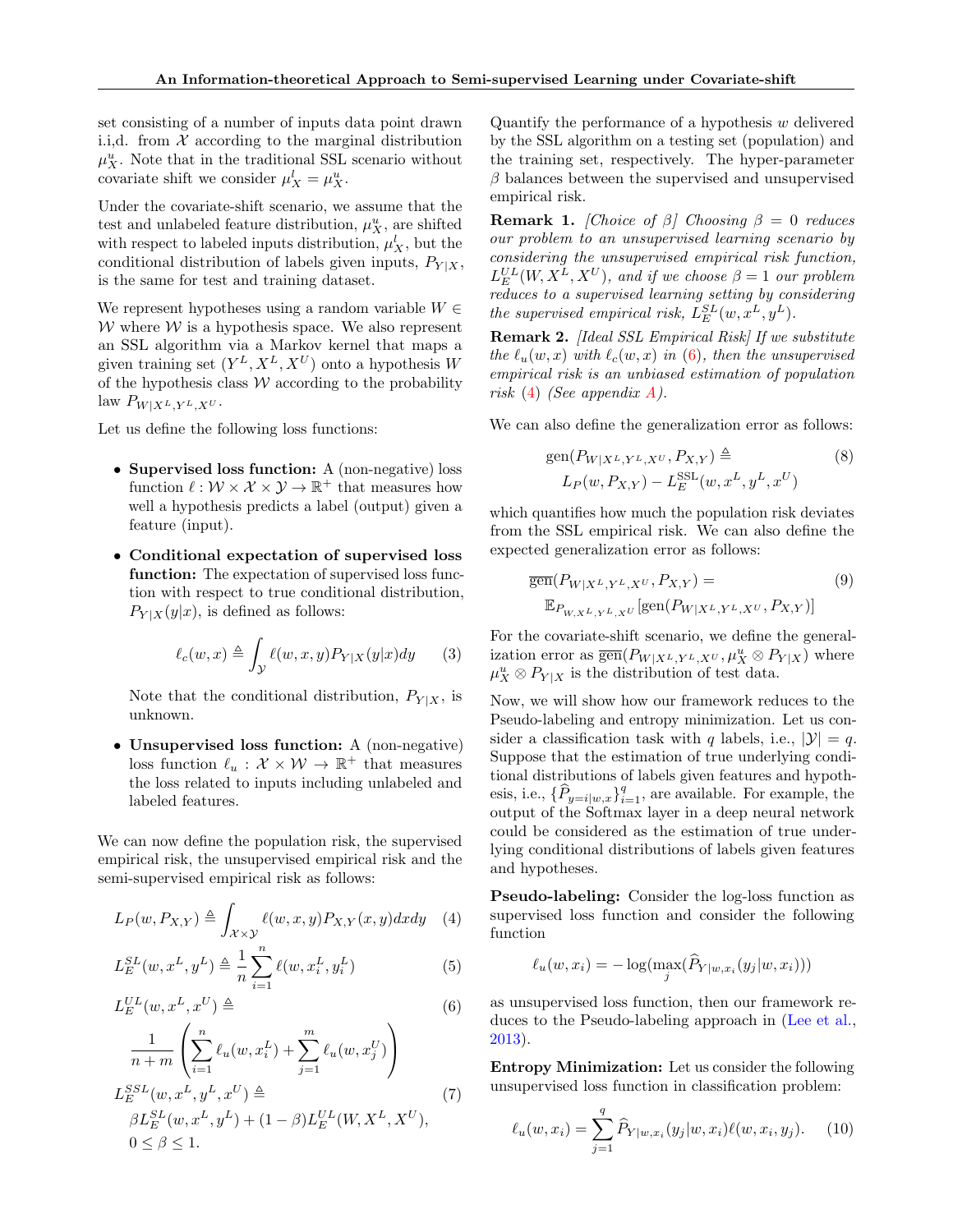Now, if we choose negative log-loss function as supervised loss function,

$$
\ell(w, x, y) = -\log(\widehat{P}_{Y|w,x}(y|w, x)),
$$

then, the unsupervised loss function  $(10)$  would be equal to the conditional entropy,

$$
\ell_u(w, x_i) = H(P_{Y|w, x_i})
$$
\n
$$
= -\sum_{j=1}^q \widehat{P}_{Y|w, x_i}(y_j|w, x_i) \log(\widehat{P}_{Y|w, x_i}(y_j|w, x_i)),
$$
\n(11)

and our framework reduces to the entropy minimization [\(Grandvalet et al.,](#page-9-2) [2005\)](#page-9-2).

Our framework could be extended by choosing different supervised loss function in  $(10)$ . For example, we could consider the squared log loss [\(Janocha and Czarnecki,](#page-9-20) [2016\)](#page-9-20), i.e.,  $\ell(w, x, y) = -\log^2(\widehat{P}_{Y|w,x}(y|w, x))$ , as supervised loss function and unsupervised loss function would be as follows:

$$
\ell_u(w, x_i) =
$$
  
-  $\sum_{j=1}^q \hat{P}_{Y|w, x_i}(y_j|w, x_i) \log^2(\hat{P}_{Y|w, x_i}(y_j|w, x_i))$ 

Another classification loss function is  $\alpha$ -loss [\(Sypherd](#page-10-20) [et al.,](#page-10-20) [2019\)](#page-10-20), i.e.,  $\ell(w, x, y) = \frac{\alpha}{\alpha - 1} (1 - \widehat{P}_{Y|w, x}^{1 - 1/\alpha}(y|w, x))$ for  $\alpha \in (0,\infty)$ , and the unsupervised loss function based on  $\alpha$ -loss would be as follows:

$$
\ell_u(w, x_i) = \frac{\alpha}{\alpha - 1} \sum_{j=1}^q \widehat{P}_{Y|w, x_i}(y_j|w, x_i) (1 - \widehat{P}_{Y|w, x_i}^{1 - 1/\alpha}(y_j|w, x_i)).
$$

In entropy minimization [\(Grandvalet et al.,](#page-9-2) [2005\)](#page-9-2), the authors consider solely unlabeled features for conditional entropy. However, in our framework, we also consider the labeled features in the unsupervised empirical risk inspired by Remark [2.](#page-3-3) Actually, the labeled features can also help to improve the unsupervised performance of the SSL algorithm. We will show in Section [5,](#page-6-0) this helps us to have better performance in comparison to the case considering solely unlabeled features in entropy minimization method.

## 4 BOUNDING THE EXPECTED GENERALIZATION ERROR

We begin by offering an upper bound on the expected generalization error of the SSL scenario under covariateshift by considering the conditional expectation of supervised loss function instead of unsupervised loss function in  $(7)$ .

<span id="page-4-3"></span>**Theorem 1** (Proved in Appendix  $\bf{B}$ ). Assume that the supervised loss functions,  $l(w, x, y)$  is  $\sigma_l$ -sub-Gaussian <sup>[2](#page-4-0)</sup> under the  $\mu_X^u \otimes P_{Y|X}$  for all  $w \in \mathcal{W}$  and  $\ell_c(w, x)$  is  $\sigma_c$ -sub-Gaussian under marginal distribution  $\mu_X^u$  for all  $w \in \mathcal{W}$ . The following expected generalization error upper bound under covariate-shift holds:

<span id="page-4-4"></span><span id="page-4-1"></span>
$$
|\overline{gen}(P_{W|X^L,Y^L,X^U},\mu_X^u \otimes P_{Y|X})| \leq (12)
$$
  
\n
$$
\beta \sqrt{\frac{2\sigma_l^2}{n} I(W;X^L,Y^L) + 2\sigma_l^2 D(\mu_X^l \| \mu_X^u)}
$$
  
\n
$$
+ \frac{n(1-\beta)}{n+m} \sqrt{\frac{2\sigma_c^2}{n} I(W;X^L) + 2\sigma_c^2 D(\mu_X^l \| \mu_X^u)}
$$
  
\n
$$
+ \frac{m(1-\beta)}{n+m} \sqrt{\frac{2\sigma_c^2}{m} I(W;X^U)}.
$$
 (12)

If the supervised loss function is bounded in  $[a, b]$ , then the conditional expectation of supervised loss function,  $\ell_c(w, x)$ , is also bounded in  $[a, b]$  and is  $\frac{(b-a)}{2}$ sub-Gaussian under all distributions over  $\mathcal X$  and all  $w \in \mathcal{W}$  and we have  $\sigma_l = \sigma_c = \frac{b-a}{2}$ .

It is interesting to interpret each term in [\(12\)](#page-4-1). The first term,

$$
\sqrt{\frac{2\sigma_l^2}{n}}I(W;X^L,Y^L) + 2\sigma_l^2 D(\mu_X^l \| \mu_X^u),
$$

can be interpreted as an upper bound on the supervised learning part of the SSL algorithm. We also have the term  $D(\mu_X^l \| \mu_X^u)$ , which can be interpreted as the cost of covariate-shift between training and test feature distributions. The second term,

$$
\frac{n}{n+m}\sqrt{\frac{2\sigma_c^2}{n}}I(W;X^L) + 2\sigma_c^2D(\mu_X^l\|\mu_X^u),
$$

could be interpreted as an upper bound on the unsupervised performance of the SSL algorithm by considering conditional expectation of supervised loss function and labeled features. And finally,

$$
\frac{m}{n+m}\sqrt{\frac{2\sigma_c^2}{m}I(W;X^U)},
$$

could be interpreted as an upper bound on unsupervised performance of the SSL algorithm by considering the unlabeled data.

Now, we provide another expected generalization error upper bound by substituting the conditional expectation of supervised loss function with the unsupervised loss function.

<span id="page-4-2"></span>Proposition 1 (Proved in Appendix [C\)](#page-12-0). Assume that the supervised loss functions,  $l(w, x, y)$  is  $\sigma_l$  $sub-Gaussian$  under the  $\mu_X^u \otimes P_{Y|X}$  for all  $w \in W$ 

<span id="page-4-0"></span><sup>&</sup>lt;sup>2</sup>A random variable X is  $\sigma$ -subgaussian if  $E[e^{\lambda(X-E[X])}] \leq e^{\frac{\lambda^2 \sigma^2}{2}}$  for all  $\lambda \in \mathbb{R}$ .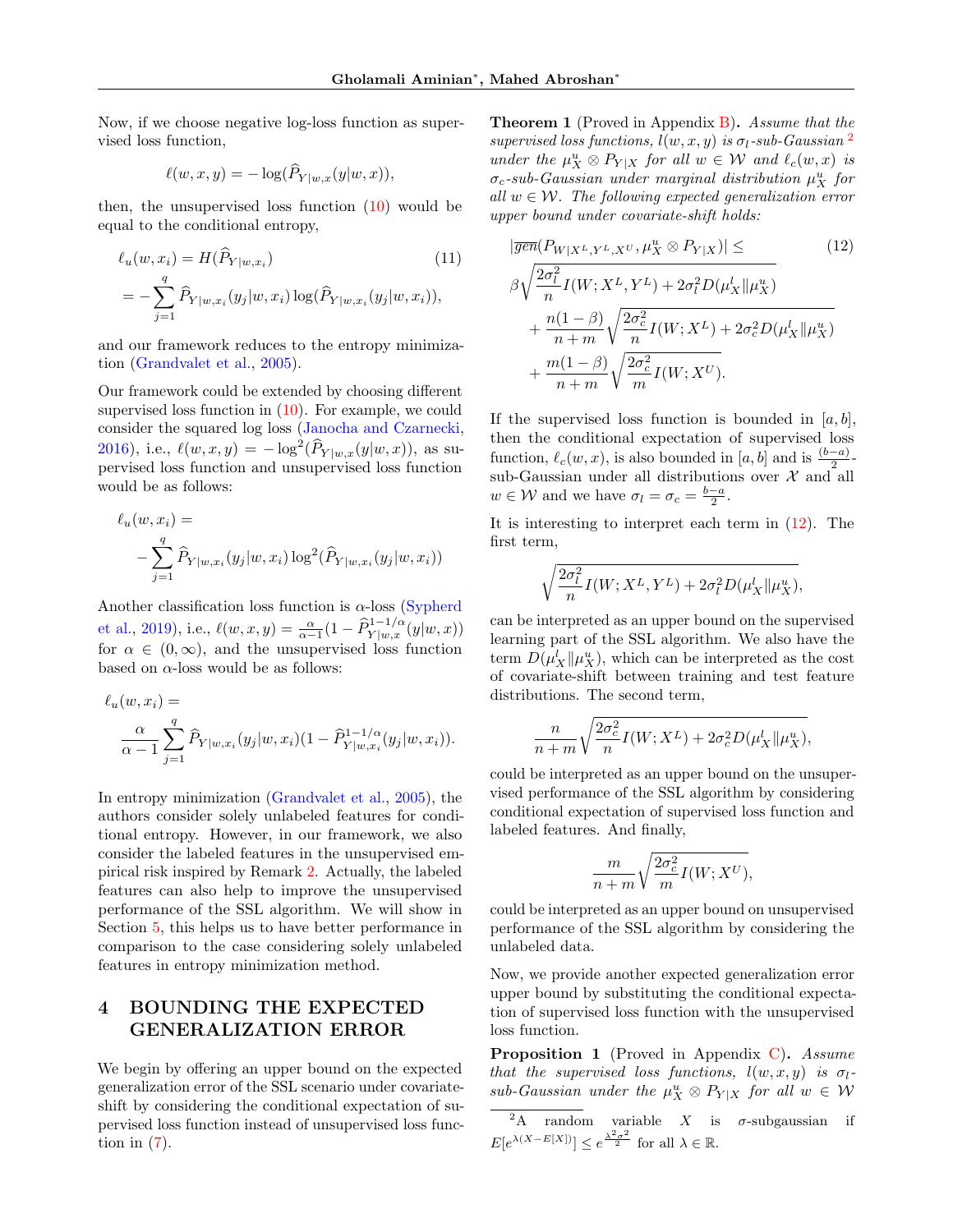and  $\ell_u(w, x)$  is  $\sigma_u$ -sub-Gaussian under marginal distribution  $\mu_X^u$  for all  $w \in W$ . The following upper bound holds on the expected generalization error under covariate-shift by considering the test data distribution as  $\mu_X^u \otimes P_{Y|X}$ :

$$
|\overline{gen}(P_{W|X^L,Y^L,X^U},\mu_X^u \otimes P_{Y|X})| \leq (13)
$$
  
\n
$$
\beta \sqrt{\frac{2\sigma_l^2}{n} I(W;X^L,Y^L) + 2\sigma_l^2 D(\mu_X^l \| \mu_X^u)}
$$
  
\n
$$
+ \frac{n(1-\beta)}{n+m} \sqrt{\frac{2\sigma_u^2}{n} I(W;X^L) + 2\sigma_u^2 D(\mu_X^l \| \mu_X^u)}
$$
  
\n
$$
+ \frac{m(1-\beta)}{n+m} \sqrt{\frac{2\sigma_u^2}{m} I(W;X^U)}
$$
  
\n
$$
+ (1-\beta) \Delta^{SSL},
$$
  
\nwhere  $\Delta^{SSL} = \mathbb{E}_{P_W \otimes \mu_X^u} [\ell_c(W,X) - \ell_u(W,X)].$ 

The term  $\Delta^{SSL}$  in [\(13\)](#page-5-0) can be interpreted as the estimation error of conditional distributions of labels given features (prediction uncertainty), [\(Guo et al.,](#page-9-21) [2017\)](#page-9-21), under the learning algorithm. Now we provide an upper bound on the absolute value of  $\Delta^{SSL}$  for the classification task.

<span id="page-5-1"></span>**Corollary 1** (Proved in Appendix  $D$ ). Consider the same assumption as in Proposition [1.](#page-4-2) We suppose that the supervised loss function  $\ell(w, x, y)$  is also  $\sigma_u$ -sub-Gaussian under distribution  $P_{Y|X=x}$  for all  $x \in \mathcal{X}$  and  $w \in \mathcal{W}$ . The following upper bound holds on estimation error of conditional distributions in classification task:

$$
|\Delta^{SSL}| \leq \sqrt{2\sigma_u^2 D(\hat{P}_{Y|W,X} || P_{Y|X} || P_W \otimes \mu_X^u)}.
$$
 (14)

Remark 3 (Calibration). Based on Corollary [1,](#page-5-1) a poor network calibration would result the looser generalization error upper bound in compare to a calibrated network. The same fact is also discussed by [Rizve et al.](#page-10-11) [\(2020\)](#page-10-11).

In Proposition [1,](#page-4-2) if the distribution of  $\mu_X^u$  is not absolutely continuous with respect to  $\mu_X^l$ , then we have  $D(\mu_X^l||\mu_X^u) = \infty$  leading up to a vacuous upper bound. In the following, we therefore propose an alternative upper bound based on total variation that bypasses this issue.

<span id="page-5-2"></span>**Corollary 2** (Proved in Appendix  $E$ ). Assume that the supervised loss functions,  $l(w, x, y)$  is bounded in  $[0, L_l]$ and  $\ell_u(w, x)$  is bounded in  $[0, L_u]$ . The following upper bound holds on the expected generalization error under covariate-shift by considering the test data distribution as  $\mu_X^u \otimes P_{Y|X}$ :

$$
|\overline{gen}(P_{W|X^L,Y^L,X^U},\mu_X^u \otimes P_{Y|X})| \leq
$$
\n
$$
\beta\left(\sqrt{\frac{L_I^2}{2n}}I(W;X^L,Y^L) + 2L_I\mathbb{TV}(\mu_X^l,\mu_X^u)\right)
$$
\n(15)

+ 
$$
\frac{n(1-\beta)}{n+m} \left( \sqrt{\frac{L_u^2}{2n} I(W; X^L)} + 2L_u \mathbb{TV}(\mu_X^l, \mu_X^u) \right) + \frac{m(1-\beta)}{n+m} \sqrt{\frac{L_u^2}{2m} I(W; X^U)} + (1-\beta) \Delta^{SSL},
$$
  
where  $\Delta^{SSL} = \mathbb{E}_{P_W \otimes \mu_X^u} [\ell_c(W, X) - \ell_u(W, X)].$ 

<span id="page-5-0"></span>In Corollary [1,](#page-5-1) if the estimation of conditional probabilities, i.e.,  $P_{Y|W,X}$ , is not absolutely continuous with respect to true conditional probability, i.e.,  $P_{Y|X}$ , for all  $x \in \mathcal{X}$  and  $w \in \mathcal{W}$ , then we have  $D(\widehat{P}_{Y|W,X} || P_{Y|X} | P_W \otimes \mu_X^u) = \infty$ . In the following Corollary, we derive an upper bound for estimation error of conditional distributions of labels given features, in terms of total variation distance which is bounded.

<span id="page-5-6"></span>Corollary 3 (Proved in Appendix [F\)](#page-14-0). Consider the same assumptions as in Corollary [2,](#page-5-2) The following upper bound holds on estimation error of conditional distributions in classification task:

$$
|\Delta^{SSL}| \le 2L_u \mathbb{TV}(\widehat{P}_{Y|W,X}, P_{Y|X}| P_W \otimes \mu_X^u), \quad (16)
$$

where  $\mathbb{T}\mathbb{V}(\widehat{P}_{Y|W,X}||P_{Y|X}|P_W \otimes \mu)$  $\binom{u}{X}$  =  $\mathbb{E}_{P_W \otimes \mu_X^u}[\mathbb{TV}(\widehat{P}_{Y | W, X}, P_{Y | X})].$ 

It is worthwhile to mention that the results in Theorem [1](#page-4-3) and Proposition [1](#page-4-2) could also be applied to the SSL algorithms for traditional SSL scenario (no covariate-shift), where  $\mu_X^u = \mu_X^l$ .

In the following, we provide a convergence rate for the expected generalization error of SSL algorithms.

<span id="page-5-3"></span>Corollary 4 (Proved in Appendix [G\)](#page-15-0). Consider the same assumptions as in Proposition [1](#page-4-2) for traditional SSL scenario,  $\mu_X^l = \mu_X^u$ <sup>X</sup>. Consider also hypothesis space is countable,  $|W| = k$ , and  $\left|\mathbb{E}_{P_W \otimes \mu^u_X}[\ell_c(W, X) - \ell_u(W, X)]\right| \leq \sqrt{2\sigma_u^2} \epsilon$ . Then, the following upper bounds holds on the expected generalization error of the SSL algorithm:

$$
\overline{gen}(P_{W|X^L,Y^L,X^U},P_{X,Y}) \leq \beta \sqrt{\frac{2\sigma_l^2 \log(k)}{n}} \qquad (17)
$$

$$
+ (1-\beta)\sqrt{2\sigma_u^2} \left(\sqrt{\frac{\log(k)}{(n+m)}} + \epsilon\right).
$$

If the estimation error of unsupervised loss function in Corollary [4](#page-5-3) is negligible ( $\epsilon \to 0$ ), the convergence rate of the upper bound in  $(17)$ , would be as follows:

<span id="page-5-5"></span><span id="page-5-4"></span>
$$
\mathcal{O}\left(\frac{\beta}{\sqrt{n}} + \frac{(1-\beta)}{\sqrt{n+m}}\right). \tag{18}
$$

The convergence rate in [\(18\)](#page-5-5) depends on the choice of β. If we consider  $β = \frac{n}{n+m}$ , we have

$$
\mathcal{O}\left(\max\left(\frac{\sqrt{n}}{n+m}, \frac{m}{(n+m)^{3/2}}\right)\right),\qquad(19)
$$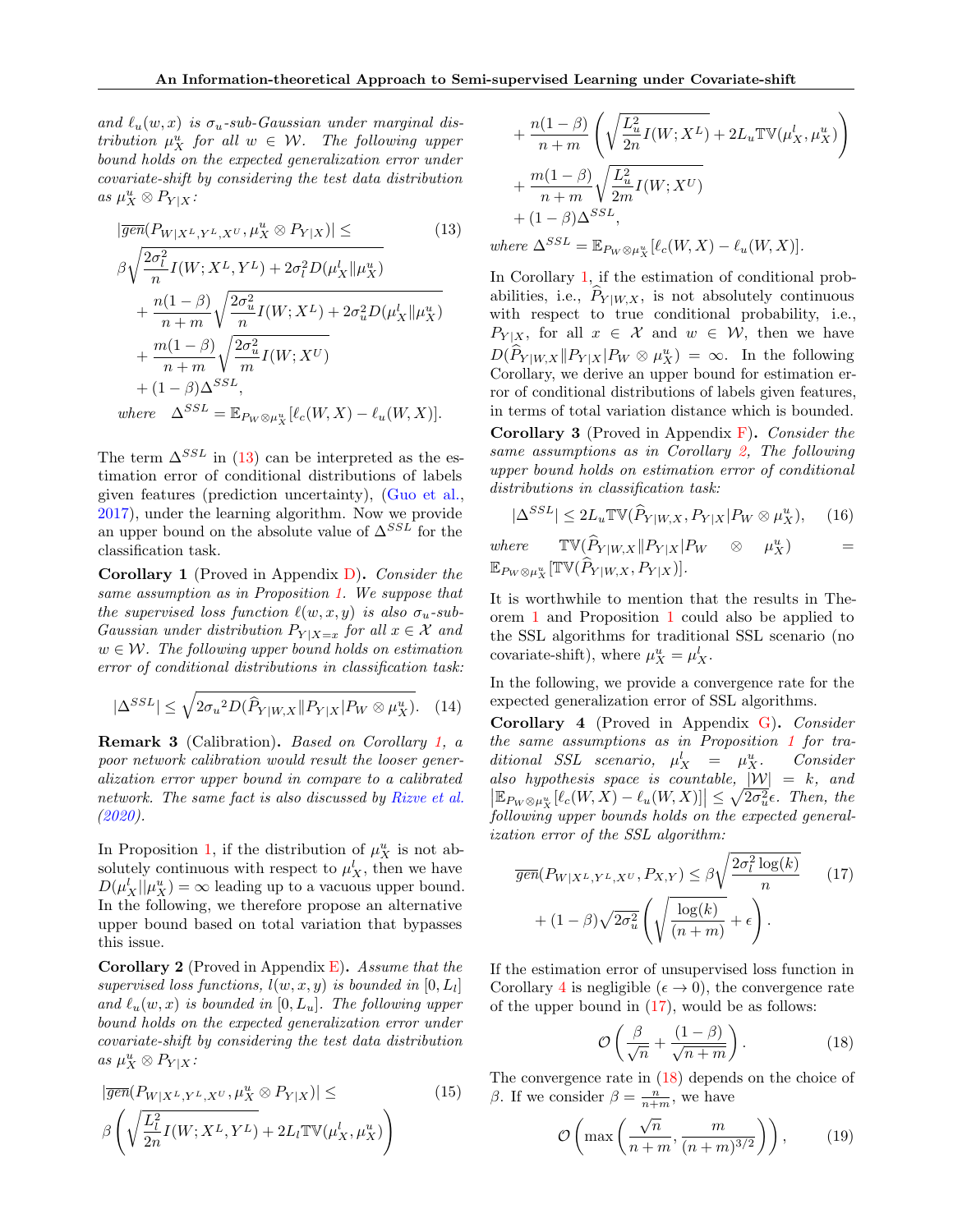<span id="page-6-1"></span>

Figure 1: Structure of The CSSL Method

where shows if  $m$  is sufficiently large and  $n$  is relatively small, then SSL algorithm's generalization error upper bound's convergence rate would be better than the generalization error upper bound's convergence rate for the supervised learning algorithm,  $\mathcal{O}(\frac{1}{\sqrt{n}})$ , [\(Xu and](#page-10-8) [Raginsky,](#page-10-8) [2017\)](#page-10-8).

## <span id="page-6-0"></span>5 CSSL METHOD AND EXPERIMENTS

There are two inspirations from our theoretical results. First, as shown in Proposition [1](#page-4-2) and Corollary [1,](#page-5-1) the estimation of conditional distributions for both labeled and unlabeled data plays an important role in the performance of SSL algorithm. Second, the unsupervised empirical risk  $L_E^{UL}$ , given in [\(6\)](#page-3-0), is a function of both labeled and unlabeled data and it can help to have the convergence rate as shown in [\(18\)](#page-5-5).

Considering these two inspirations, we now propose the Covariate-shift SSL (CSSL) method (the structure of our model is shown in Figure [1\)](#page-6-1). The unsupervised empirical risk,  $L_E^{UL}$ , is expressed using the unsupervised loss function [\(11\)](#page-4-4), which itself is dependent on the conditional distribution estimation. And, we have this assumption that the conditional distributions remain invariant for labeled and unlabeled data under covariate-shift. Based on this assumption, in our model, we consider one shared block of parameters (hypothesis),  $W_{\gamma}$ , to produce the estimation of conditional probability for both labeled and unlabeled data, i.e.,  $X^L$  and  $X^U$ , respectively. As the distribution of  $X^L$ and  $X^U$  is different, we consider two disjoint blocks of parameters  $W_L$  and  $W_{LU}$ . The input of  $W_L$  is only the labeled data, while the inputs to the  $W_{LI}$  are both labeled and unlabeled data. If we only use  $X^U$  using the loss  $L_E^{UL}$  for the training of  $W_{LU}$ , then the model converges to extreme points (producing only zeros and ones at the output). Hence, feeding  $X_L$  to  $W_{LU}$  is important to avoid converging to degenerated cases. Based on Figure [1,](#page-6-1) the empirical loss defined in [\(7\)](#page-3-4) can

be written as follows,

$$
L_E^{SL}(W_L, W_{LU}, W_{\gamma}, x^L, y^L) =
$$
  
\n
$$
\frac{1}{n} \sum_{i=1}^n \ell(W_L, W_{\gamma}, x_i^L, y_i^L) + \frac{1}{n} \sum_{i=1}^n \ell(W_{LU}, W_{\gamma}, x_i^L, y_i^L)
$$
\n(20)

$$
L_E^{UL}(W_L, W_{LU}, W_{\gamma}, x^L, x^U) = \t\t(21)
$$

$$
\frac{1}{n+m} \left( \sum_{i=1}^{n} \ell_u(W_L, W_{\gamma}, x_i^L) + \sum_{j=1}^{m} \ell_u(W_{LU}, W_{\gamma}, x_j^U) \right)
$$
  

$$
L_E^{SSL}(W_L, W_{LU}, W_{\gamma}, x^L, y^L, x^U) =
$$
  

$$
\beta L_E^{SL}(W_L, W_{LU}, W_{\gamma}, x^L, y^L) +
$$
  

$$
(1-\beta) L_E^{UL}(W_L, W_{LU}, W_{\gamma}, x^L, x^U), 0 \le \beta \le 1
$$

Now, we show the performance of our CSSL method using two experiments. In the first experiment, we use synthetic data, and in the second experiment, we use in MNIST dataset [\(LeCun and Cortes,](#page-9-22) [2010\)](#page-9-22).

### <span id="page-6-2"></span>5.1 Synthetic data

In the first experiment, we use the synthetic data generated inspired by the first experiments of [\(Grandvalet](#page-9-2) [et al.,](#page-9-2)  $2005$ ) and (Kügelgen et al.,  $2019$ ). We need to create the dataset and impose covariate-shift while satisfying two conditions. First,  $p(Y|X)$  should remain constant with the covariate shift. Secondly, we need to make sure that unlabeled data are indeed useful in a semi-supervised learning setup. As discussed in [\(Janz](#page-9-7)ing and Schölkopf,  $2015$ ) and (Kügelgen et al.,  $2019$ ), this can be achieved by ensuring that  $(X \to Y)$  does not hold. This is because, if  $(X \to Y)$  holds then  $p(X)$ and  $p(Y|X)$  are independent mechanisms (Kügelgen [et al.,](#page-9-23) [2019\)](#page-9-23). Thus, we consider a scenario where we have the following causal learning setting:

$$
X_C \to Y \to X_E. \tag{23}
$$

Here,  $X_C$  denotes the cause features, and  $X_E$  denotes the effect features. This scenario frequently arises in practice. For example, in healthcare,  $X_C$  can be genetic characteristics, living conditions, etc., Y could represent the illness, and  $X_E$  can represent symptoms of the illness like coughing, fever, etc.

In our synthetic dataset, features have dimension of 50. The first 30 features, are the cause features  $X_C$ , drawn from a mixture of two multivariate Gaussian distributions. Similar to [\(Grandvalet et al.,](#page-9-2) [2005\)](#page-9-2), the first Gaussian distribution is  $\mathcal{N}((a_1, \dots, a_1), s_1I)$  and the second one is  $\mathcal{N}((-a_1, \dots, -a_1), s_1 I)$ . The mixing probability  $\pi$  is (0.5, 0.5). The binary label Y is defined as follows

$$
Y = \begin{cases} 1 & \text{if } \epsilon_Y < \sigma(\sum_{i=1}^{30} x_i) \\ 0 & \text{if } \epsilon_Y > \sigma(\sum_{i=1}^{30} x_i) \end{cases}, \quad \epsilon_Y \sim U(0, 1).
$$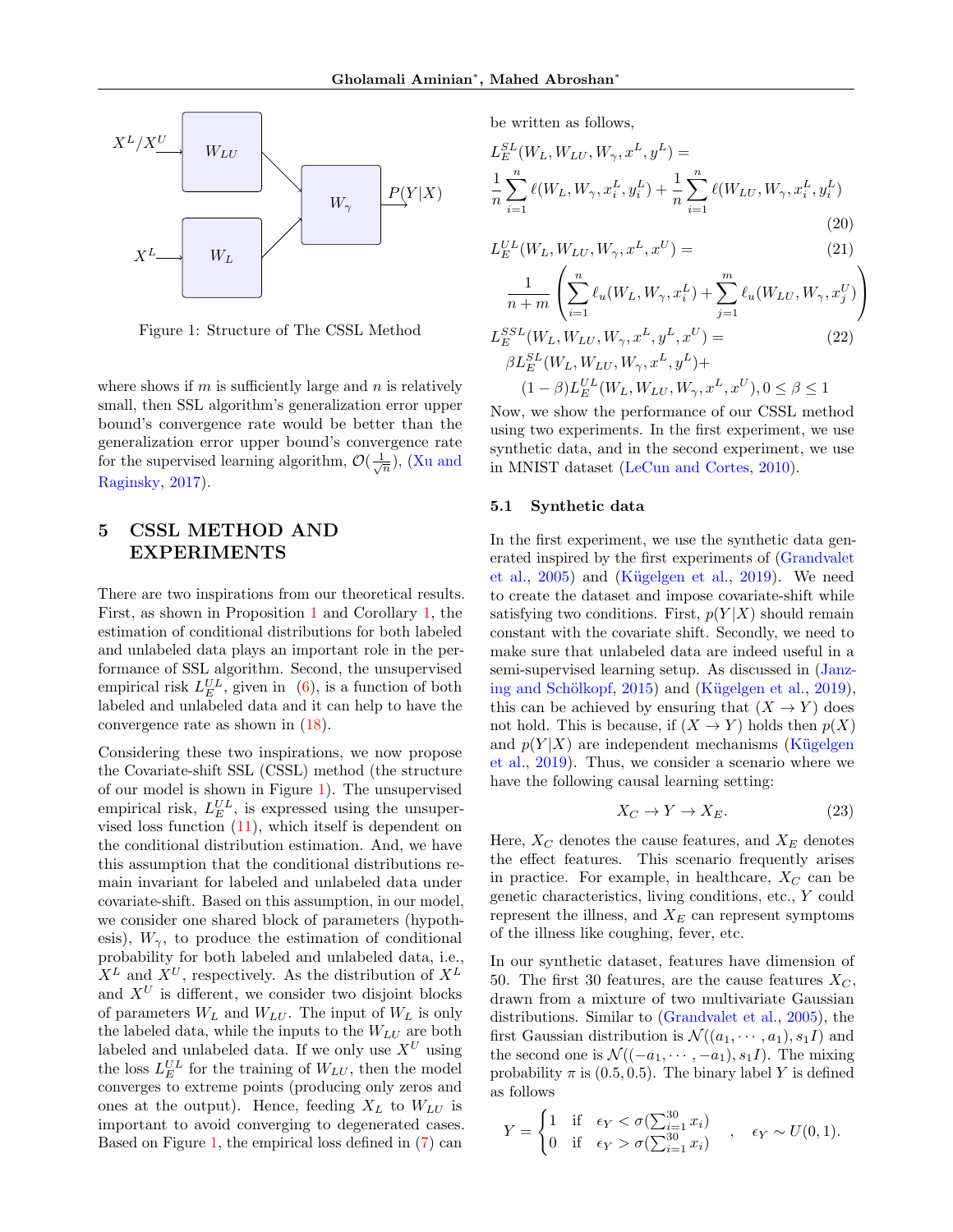Here  $\sigma(x) = (1 + e^{-x})^{-1}$  is the logistic sigmoid function. The effect features  $X_E$  is of dimension 20, and is defined as

$$
X_E = \begin{cases} a_2 + \epsilon_E & \text{if } Y = 1 \\ -a_2 + \epsilon_E & \text{if } Y = 0 \end{cases} \qquad \epsilon_Y \sim \mathcal{N}(0, s_2 I). \tag{24}
$$

<span id="page-7-4"></span>

Figure 2: Comparison of Accuracy of Methods For Two Settings of Synthetic Data

Note that variable  $a_1$  determines how far apart are the two Gaussian mixtures. As  $a_1$  increases the expected value of  $\sum_{i=1}^{30} x_i$  increases. This means that  $X_C$ will become a better predictor of Y. Similarly,  $a_2$ determines how good Y can be predicted using  $X_E$ . The covariate shift will be applied by changing  $a_1$ . We start with a small value for  $a_1$ , which means the predictor will rely on  $X_E$  for predicting Y, and then for the unlabeled features, we increase  $a_1$ . Now it is easy to see that both of our conditions are satisfied with this method of data generation. The causal learning setting holds  $(X_C \to Y \to X_E)$  immediately as a consequence of the way we generate data. For the other condition we have

$$
p(Y|X_C, X_E) = \frac{p(X_C, X_E|Y)p(Y)}{p(X_C, X_E)}
$$
\n(25)

$$
=\frac{p(X_C|Y)p(X_E|Y)p(Y)}{p(X_C)p(X_E|X_C)}
$$
\n(26)

<span id="page-7-2"></span><span id="page-7-1"></span>
$$
=\frac{\frac{p(Y|X_C)p(X_C)}{p(Y)}p(X_E|Y)p(Y)}{p(X_C)p(X_E|X_C)}
$$
 (27)

<span id="page-7-3"></span>
$$
= \frac{p(Y|X_C)p(X_E|Y)}{\sum_y p(X_E|y, X_C)p(y|X_C)}\tag{28}
$$

$$
= \frac{p(Y|X_C)p(X_E|Y)}{\sum_y p(X_E|y)p(y|X_C)},
$$
\n(29)

where  $(25)$  and  $(27)$  hold from Bayes rule, and we used  $(X_C \to Y \to X_E)$  in [\(26\)](#page-7-2) and [\(29\)](#page-7-3). This shows that  $p(Y|X_C, X_E)$  remains invariant if we only change  $p(X_C)$ .

We have used a single layer fully connected network to implement each of  $W_L$ ,  $W_{LU}$ , and  $W_{\gamma}$ . In particular.  $W_L$  and  $W_{LU}$  are neural networks with an input dimension of 50 and output dimension of 10, and with a ReLU activation function. Whereas  $W_{\gamma}$  gets ten inputs and has two outputs, a softmax function is used at the end to produce the required conditional distributions. The result is reported in Figure [2.](#page-7-4) The performance of the entropy minimization method [\(Grandvalet et al.,](#page-9-2) [2005\)](#page-9-2) is also presented. The lower bound is obtained by using only labeled data, and the upper bound is when we used true labels of unlabeled data to train in a supervised manner. We used a three-layer neural network for these two methods, a concatenation of  $W_L$  and  $W_{\gamma}$ . The value of  $\beta$  (and regularization term in EM) can be tuned using ten-fold cross-validation (we have  $\beta = 0.02$ ). In Figure [2,](#page-7-4) the first figure is corresponding to a scenario where  $a_1 = 0.01$ , small  $a_1$  means that  $X_C$  is not informative and the supervised model relies on  $X_E$  for predicting Y, we increase  $a_1$  significantly for unlabeled data  $a_1 = 0.8$  (thus the upper bound model always predict correctly). In the second figure, we have a more subtle change in  $a_1$  and also  $X_E$  is more noisy forcing models to consider both  $X_E$  and  $X_C$  (more details about the experiments is reported in Appendix  $H$ ). In both cases, our proposed method outperforms EM.

### 5.2 MNIST

<span id="page-7-0"></span>In this experiment, we use a hand-written digits dataset, MNIST [\(LeCun and Cortes,](#page-9-22) [2010\)](#page-9-22). In order to create covariate shift we impose a selection bias in labeled and unlabeled data. In the labeled data, we choose the majority of images (90 percent of the labeled dataset) from numbers with labels 0 to 4; the remaining 10 percent of the labeled dataset are drawn from images with labels 5 to 9. We reverse this ratio for the unlabeled dataset, with 90 percent of data having labels 5 to 9 and 10 percent with labels 0 to 4. Note that our two conditions in Section [5.1](#page-6-2) are satisfied for this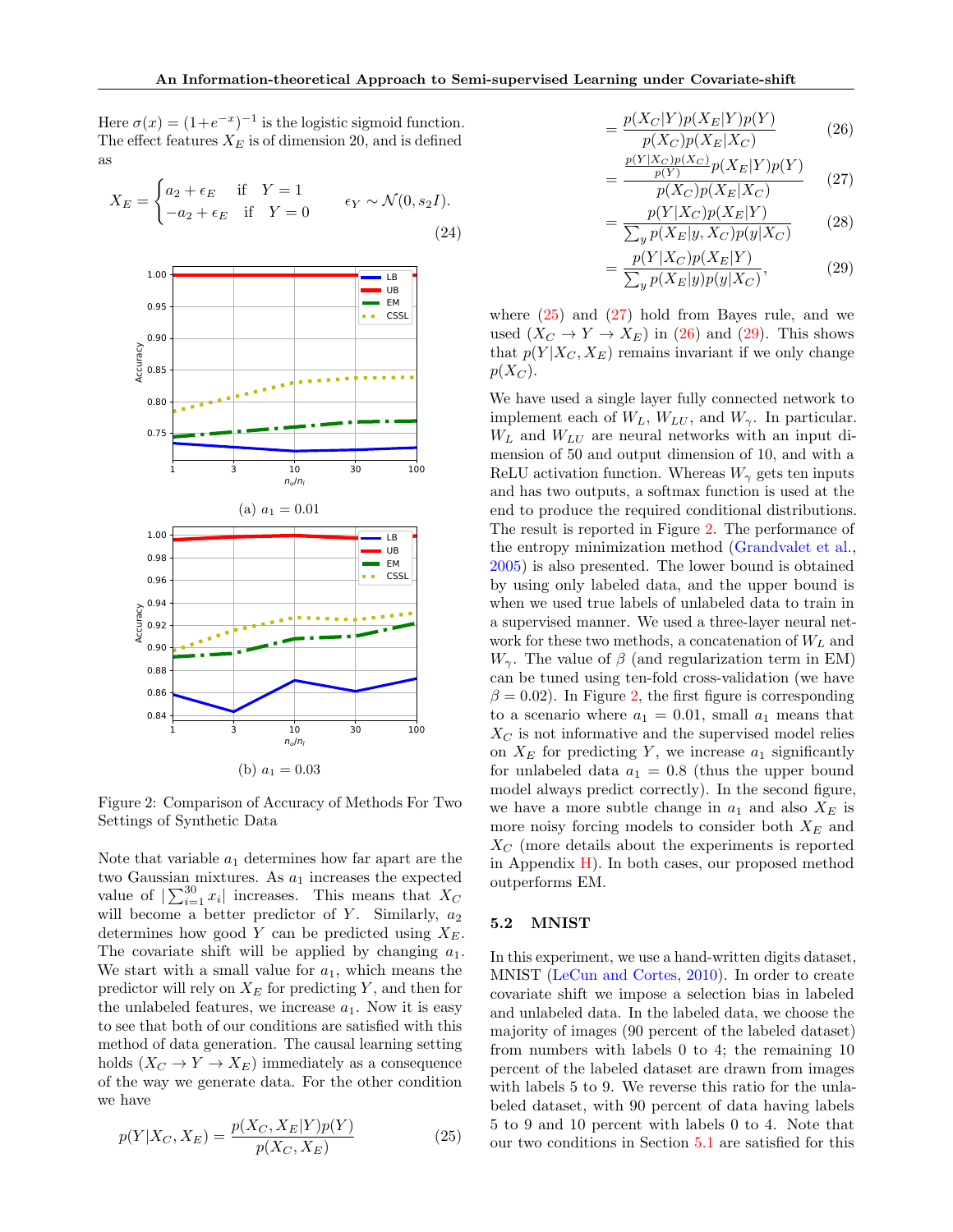<span id="page-8-5"></span>

Figure 3: Comparison of Accuracy of CSSL, Domain Adversarial Method (DANN), Lower And Upper Bounds With Varying Ratio of Unlabeled Data For MNIST Dataset.

experiment. First, it is clear that the conditional distribution of  $p(Y|X)$  will not change with the selection bias we imposed. Secondly, no direct causal link exists between  $X$  and  $Y$ . This dataset has been widely used in SSL settings (e.g., in [\(Ganin et al.,](#page-9-12) [2016\)](#page-9-12)), and it is shown that unlabeled data can indeed improve the performance of the model.

In Figure [3,](#page-8-5) we present the results for this experiment. Similar to the previous experiment, the lower and upper bounds are derived by training a supervised model using only labeled data, and both labeled and unlabeled data (with true labels), respectively. We also report the performance of the domain adversarial method [\(Ganin](#page-9-12) [et al.,](#page-9-12) [2016\)](#page-9-12) for comparison. Note that in comparison to domain adversarial approach [\(Ganin et al.,](#page-9-12) [2016\)](#page-9-12), the final block  $W_{\gamma}$  in CSSL is trained by both labeled and unlabeled data. However, in domain adversarial approach, the final block is trained solely based on labeled data. Here, we have 1000 labeled images, and we vary the number of unlabeled images (note that because of the limited number of images, we cannot use arbitrarily large numbers of unlabeled data). The networks  $W_L$  and  $W_{LU}$  have three convolutional layers, and  $W_{\gamma}$  has only one fully connected layer. We used a similar structure for DANN, the feature extractor network is the same as  $W_L$  (or  $W_{LU}$ ), and the classifier is similar to  $W_{\gamma}$ .

## 6 CONCLUSION

We provide a framework for SSL algorithms that can be reduced to other popular SSL algorithms, including entropy minimization and Pseudo-labeling. Inspired by our framework, we propose new expected generalization error upper bounds based on some information measures distance under the covariate-shift assumption, which illuminates the importance of estimating conditional distributions of labels given features. We also provide an upper bound on the estimation error of conditional distributions. Finally, we propose a method for SSL algorithms under covariate-shift, which outperforms entropy minimization under covariate-shift. This work motivates further investigation of other supervised loss functions in SSL algorithms. For example, using our framework, we can extend the support vector machine approach based on the Hinge loss function to include unlabeled data. The calibration algorithms [\(Guo](#page-9-21) [et al.,](#page-9-21) [2017\)](#page-9-21) can be applied in our method to see if they will reduce the estimation error of conditional distributions. Our theoretical results and our method are based on covariate-shift assumption, and as a feature work could be extended to other scenarios, e.g., concept drift.

#### Acknowledgements

We thank the anonymous reviewers for their valuable feedback, which helped us to improve the paper greatly. Gholamali Aminian is supported by the Royal Society Newton International Fellowship, grant no.  $NIF\R1$ \192656.

#### References

- <span id="page-8-4"></span>Gholamali Aminian, Yuheng Bu, Laura Toni, Miguel Rodrigues, and Gregory Wornell. An exact characterization of the generalization error for the gibbs algorithm. Advances in Neural Information Processing Systems, 34, 2021a.
- <span id="page-8-2"></span>Gholamali Aminian, Laura Toni, and Miguel RD Rodrigues. Jensen-shannon information based characterization of the generalization error of learning algorithms. In 2020 IEEE Information Theory Workshop  $(ITW)$ , pages 1–5. IEEE, 2021b.
- <span id="page-8-3"></span>Gholamali Aminian, Laura Toni, and Miguel RD Rodrigues. Information-theoretic bounds on the moments of the generalization error of learning algorithms. In 2021 IEEE International Symposium on Information Theory (ISIT), pages 682–687. IEEE, 2021c.
- <span id="page-8-1"></span>Amir R Asadi, Emmanuel Abbe, and Sergio Verdú. Chaining mutual information and tightening generalization bounds. In NeurIPS, 2018.
- <span id="page-8-0"></span>Shai Ben-David, John Blitzer, Koby Crammer, Alex Kulesza, Fernando Pereira, and Jennifer Wortman Vaughan. A theory of learning from different domains. Machine learning, 79(1):151–175, 2010.
- <span id="page-8-6"></span>Stéphane Boucheron, Gábor Lugosi, and Pascal Massart. Concentration inequalities: A nonasymptotic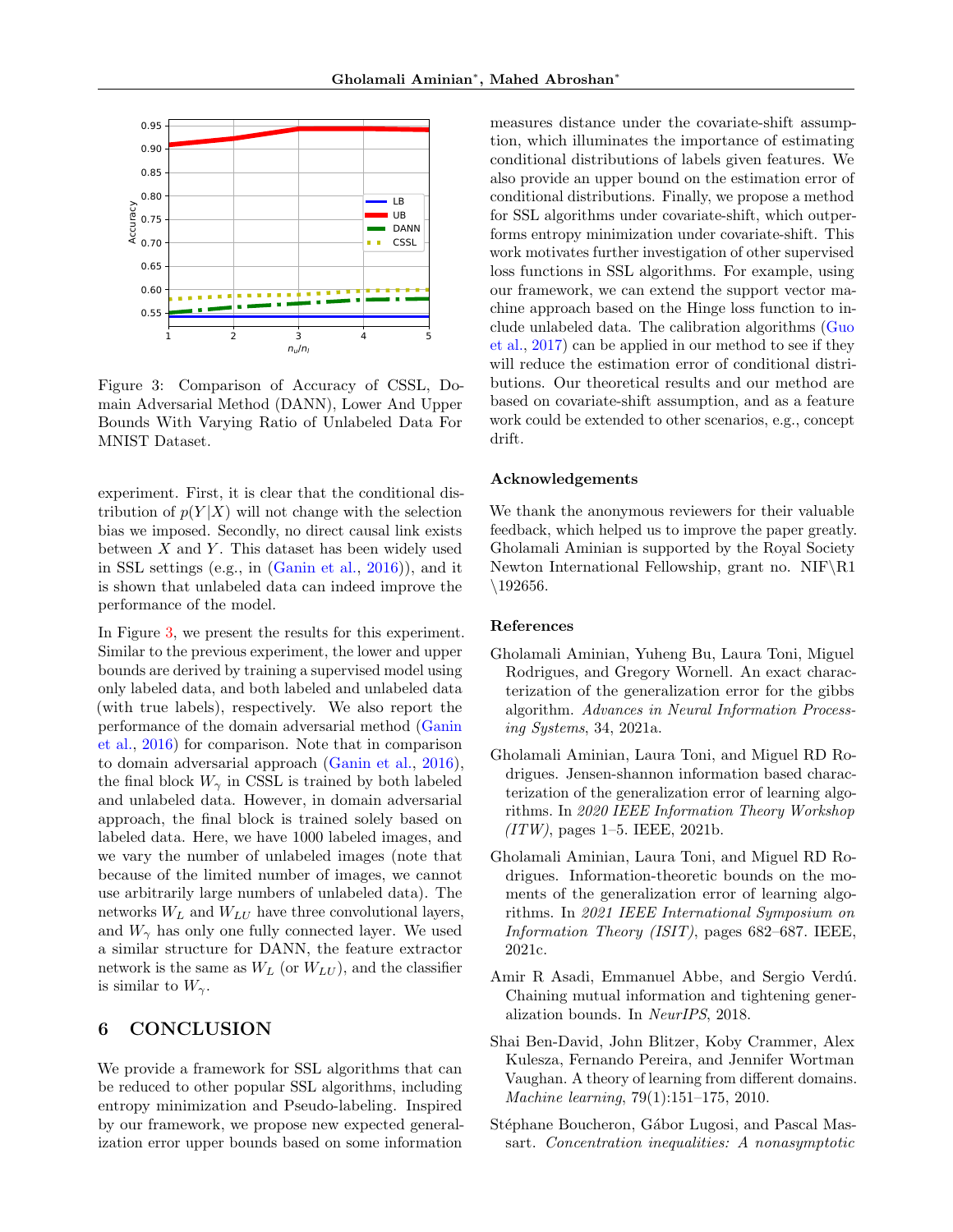theory of independence. Oxford university press, 2013.

- <span id="page-9-19"></span>Yuheng Bu, Weihao Gao, Shaofeng Zou, and Venugopal Veeravalli. Information-theoretic understanding of population risk improvement with model compression. In Proceedings of the AAAI Conference on Artificial Intelligence, volume 34, pages 3300–3307, 2020a.
- <span id="page-9-13"></span>Yuheng Bu, Shaofeng Zou, and Venugopal V Veeravalli. Tightening mutual information based bounds on generalization error. IEEE Journal on Selected Areas in Information Theory, 2020b.
- <span id="page-9-9"></span>Alex Chan, Ahmed Alaa, Zhaozhi Qian, and Mihaela Van Der Schaar. Unlabelled data improves bayesian uncertainty calibration under covariate shift. In International Conference on Machine Learning, pages 1392–1402. PMLR, 2020.
- <span id="page-9-4"></span>Olivier Chapelle, Jason Weston, and Bernhard Scholkopf. Cluster kernels for semi-supervised learning. Advances in neural information processing systems, pages 601–608, 2003.
- <span id="page-9-10"></span>Yining Chen, Colin Wei, Ananya Kumar, and Tengyu Ma. Self-training avoids using spurious features under domain shift. Advances in Neural Information Processing Systems, 33, 2020.
- <span id="page-9-16"></span>Amedeo Roberto Esposito, Michael Gastpar, and Ibrahim Issa. Generalization error bounds via rényi-, f-divergences and maximal leakage. IEEE Transactions on Information Theory, 2021.
- <span id="page-9-12"></span>Yaroslav Ganin, Evgeniya Ustinova, Hana Ajakan, Pascal Germain, Hugo Larochelle, François Laviolette, Mario Marchand, and Victor Lempitsky. Domainadversarial training of neural networks. The journal of machine learning research, 17(1):2096–2030, 2016.
- <span id="page-9-0"></span>Christina Göpfert, Shai Ben-David, Olivier Bousquet, Sylvain Gelly, Ilya Tolstikhin, and Ruth Urner. When can unlabeled data improve the learning rate? In Conference on Learning Theory, pages 1500–1518. PMLR, 2019.
- <span id="page-9-2"></span>Yves Grandvalet, Yoshua Bengio, et al. Semisupervised learning by entropy minimization. CAP, 367:281–296, 2005.
- <span id="page-9-21"></span>Chuan Guo, Geoff Pleiss, Yu Sun, and Kilian Q Weinberger. On calibration of modern neural networks. In International Conference on Machine Learning, pages 1321–1330. PMLR, 2017.
- <span id="page-9-14"></span>Hassan Hafez-Kolahi, Zeinab Golgooni, Shohreh Kasaei, and Mahdieh Soleymani. Conditioning and processing: Techniques to improve information-theoretic generalization bounds. Advances in Neural Information Processing Systems, 33, 2020.
- <span id="page-9-15"></span>Mahdi Haghifam, Jeffrey Negrea, Ashish Khisti, Daniel M Roy, and Gintare Karolina Dziugaite. Sharpened generalization bounds based on conditional mutual information and an application to noisy, iterative algorithms. Advances in Neural Information Processing Systems, 2020.
- <span id="page-9-1"></span>Haiyun He, Hanshu Yan, and Vincent YF Tan. Information-theoretic generalization bounds for iterative semi-supervised learning. arXiv preprint arXiv:2110.00926, 2021.
- <span id="page-9-3"></span>Ahmet Iscen, Giorgos Tolias, Yannis Avrithis, and Ondrej Chum. Label propagation for deep semi-supervised learning. In Proceedings of the IEEE/CVF Conference on Computer Vision and Pattern Recognition, pages 5070–5079, 2019.
- <span id="page-9-20"></span>Katarzyna Janocha and Wojciech Marian Czarnecki. On loss functions for deep neural networks in classification. Schedae Informaticae, 25:49–59, 2016.
- <span id="page-9-6"></span>Dominik Janzing and Bernhard Schölkopf. Causal inference using the algorithmic markov condition. IEEE Transactions on Information Theory, 56(10): 5168–5194, 2010.
- <span id="page-9-7"></span>Dominik Janzing and Bernhard Schölkopf. Semisupervised interpolation in an anticausal learning scenario. The Journal of Machine Learning Research, 16(1):1923–1948, 2015.
- <span id="page-9-8"></span>Masanori Kawakita and Takafumi Kanamori. Semisupervised learning with density-ratio estimation. Machine learning, 91(2):189–209, 2013.
- <span id="page-9-23"></span>Julius Kügelgen, Alexander Mey, and Marco Loog. Semi-generative modelling: Covariate-shift adaptation with cause and effect features. In The 22nd International Conference on Artificial Intelligence and Statistics, pages 1361–1369. PMLR, 2019.
- <span id="page-9-22"></span>Yann LeCun and Corinna Cortes. MNIST handwritten digit database. public, 2010. URL [http://yann.](http://yann.lecun.com/exdb/mnist/) [lecun.com/exdb/mnist/](http://yann.lecun.com/exdb/mnist/).
- <span id="page-9-5"></span>Dong-Hyun Lee et al. Pseudo-label: The simple and efficient semi-supervised learning method for deep neural networks. In Workshop on challenges in representation learning, ICML, 2013.
- <span id="page-9-17"></span>Adrian Tovar Lopez and Varun Jog. Generalization error bounds using wasserstein distances. In 2018 IEEE Information Theory Workshop (ITW), pages 1–5. IEEE, 2018.
- <span id="page-9-11"></span>Yishay Mansour, Mehryar Mohri, and Afshin Rostamizadeh. Domain adaptation: Learning bounds and algorithms. arXiv preprint arXiv:0902.3430, 2009.
- <span id="page-9-18"></span>Mohammad Saeed Masiha, Amin Gohari, Mohammad Hossein Yassaee, and Mohammad Reza Aref. Learning under distribution mismatch and model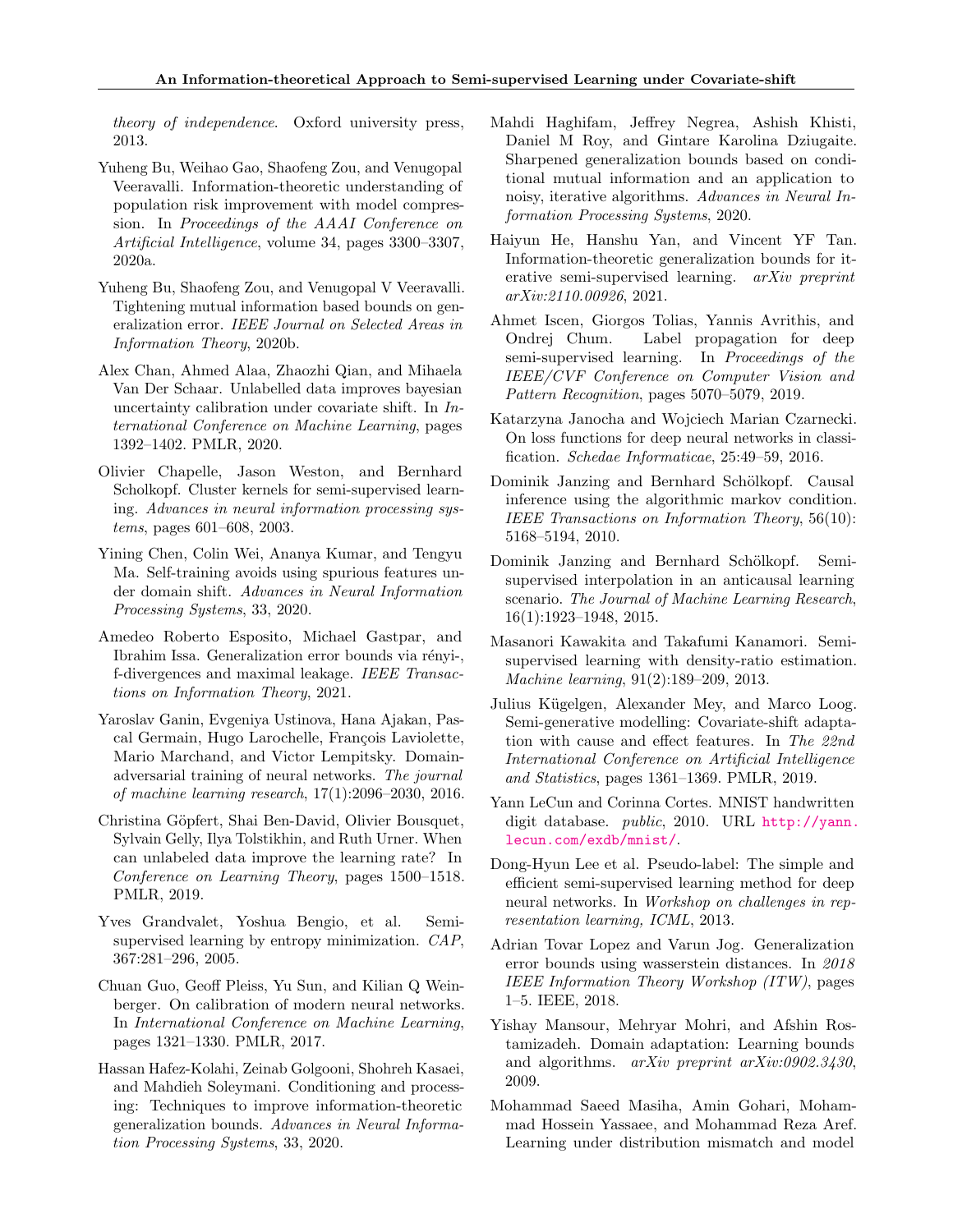misspecification. In IEEE International Symposium on Information Theory (ISIT), 2021.

- <span id="page-10-7"></span>Alexander Mey and Marco Loog. Improvability through semi-supervised learning: A survey of theoretical results. arXiv preprint arXiv:1908.09574, 2019.
- <span id="page-10-5"></span>Gang Niu, Wittawat Jitkrittum, Bo Dai, Hirotaka Hachiya, and Masashi Sugiyama. Squared-loss mutual information regularization: A novel informationtheoretic approach to semi-supervised learning. In International Conference on Machine Learning, pages 10–18. PMLR, 2013.
- <span id="page-10-3"></span>Avital Oliver, Augustus Odena, Colin Raffel, Ekin D Cubuk, and Ian J Goodfellow. Realistic evaluation of deep semi-supervised learning algorithms. In Proceedings of the 32nd International Conference on Neural Information Processing Systems, pages 3239–3250, 2018.
- <span id="page-10-1"></span>Yassine Ouali, Céline Hudelot, and Myriam Tami. An overview of deep semi-supervised learning. arXiv preprint arXiv:2006.05278, 2020.
- <span id="page-10-10"></span>Yury Polyanskiy and Yihong Wu. Lecture notes on information theory. Lecture Notes for ECE563 (UIUC) and, 6(2012-2016):7, 2014.
- <span id="page-10-6"></span>Philippe Rigollet. Generalization error bounds in semisupervised classification under the cluster assumption. Journal of Machine Learning Research, 8(7), 2007.
- <span id="page-10-11"></span>Mamshad Nayeem Rizve, Kevin Duarte, Yogesh S Rawat, and Mubarak Shah. In defense of pseudolabeling: An uncertainty-aware pseudo-label selection framework for semi-supervised learning. In International Conference on Learning Representations, 2020.
- <span id="page-10-9"></span>Daniel Russo and James Zou. How much does your data exploration overfit? controlling bias via information usage. IEEE Transactions on Information Theory, 66(1):302–323, 2019.
- <span id="page-10-2"></span>Kenneth Joseph Ryan and Mark Vere Culp. On semisupervised linear regression in covariate shift problems. The Journal of Machine Learning Research, 16(1):3183–3217, 2015.
- <span id="page-10-13"></span>Bernhard Schölkopf, Dominik Janzing, Jonas Peters, Eleni Sgouritsa, Kun Zhang, and Joris M Mooij. On causal and anticausal learning. In ICML, 2012.
- <span id="page-10-15"></span>Hidetoshi Shimodaira. Improving predictive inference under covariate shift by weighting the log-likelihood function. Journal of statistical planning and inference,  $90(2):227-244$ ,  $2000$ .
- <span id="page-10-17"></span>Rui Shu, Hung Bui, Hirokazu Narui, and Stefano Ermon. A dirt-t approach to unsupervised domain adaptation. In International Conference on Learning Representations, 2018.
- <span id="page-10-18"></span>Thomas Steinke and Lydia Zakynthinou. Reasoning about generalization via conditional mutual information. In Conference on Learning Theory, pages 3437–3452. PMLR, 2020.
- <span id="page-10-14"></span>Masashi Sugiyama, Matthias Krauledat, and Klaus-Robert Müller. Covariate shift adaptation by importance weighted cross validation. Journal of Machine Learning Research, 8(5), 2007.
- <span id="page-10-20"></span>Tyler Sypherd, Mario Diaz, John Kevin Cava, Gautam Dasarathy, Peter Kairouz, and Lalitha Sankar. A tunable loss function for robust classification: Calibration, landscape, and generalization. arXiv preprint arXiv:1906.02314, 2019.
- <span id="page-10-16"></span>Dequan Wang, Evan Shelhamer, Shaoteng Liu, Bruno Olshausen, and Trevor Darrell. Tent: Fully test-time adaptation by entropy minimization. In International Conference on Learning Representations, 2020.
- <span id="page-10-19"></span>Hao Wang, Mario Diaz, José Cândido S Santos Filho, and Flavio P Calmon. An information-theoretic view of generalization via wasserstein distance. In 2019 IEEE International Symposium on Information Theory (ISIT), pages 577–581. IEEE, 2019.
- <span id="page-10-12"></span>Colin Wei, Kendrick Shen, Yining Chen, and Tengyu Ma. Theoretical analysis of self-training with deep networks on unlabeled data. In International Conference on Learning Representations, 2020.
- <span id="page-10-8"></span>Aolin Xu and Maxim Raginsky. Information-theoretic analysis of generalization capability of learning algorithms. In Advances in Neural Information Processing Systems, pages 2524–2533, 2017.
- <span id="page-10-0"></span>Xiangli Yang, Zixing Song, Irwin King, and Zenglin Xu. A survey on deep semi-supervised learning. arXiv preprint arXiv:2103.00550, 2021.
- <span id="page-10-4"></span>Jingge Zhu. Semi-supervised learning: the case when unlabeled data is equally useful. In Conference on Uncertainty in Artificial Intelligence, pages 709–718. PMLR, 2020.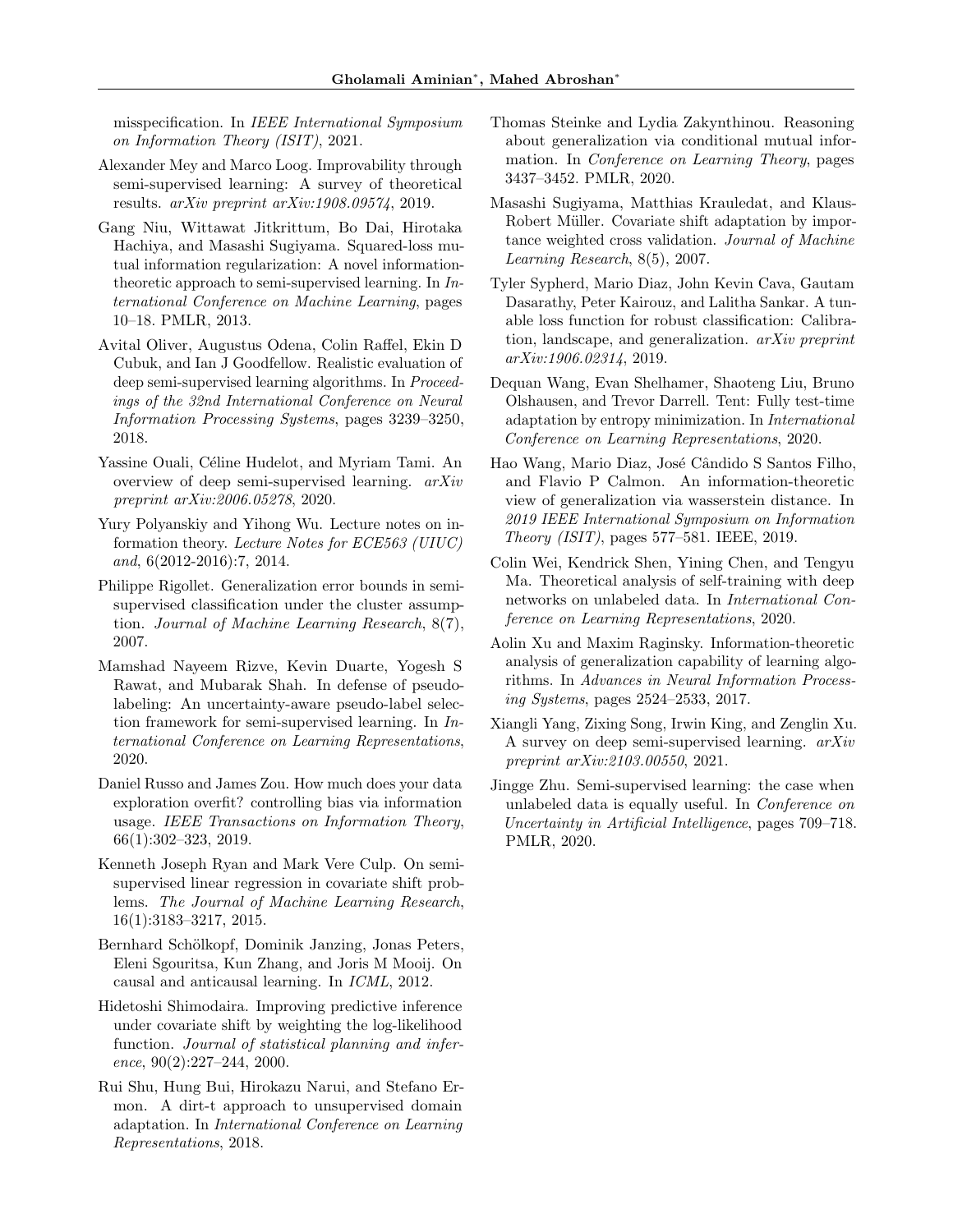# Supplementary Material: An Information-theoretical Approach to Semi-supervised Learning under Covariate-shift

### <span id="page-11-0"></span>A SSL Empirical Risk Discussion

Let's consider SSL empirical risk based on conditional expectation of supervised loss function as follows:

$$
L_E(w, x^L, y^L, x^U) \triangleq \frac{\beta}{n} \sum_{i=1}^n \ell(w, x_i^L, y_i^L) + \frac{(1-\beta)}{n+m} \left( \sum_{i=1}^n \ell_c(w, x_i^L) + \sum_{j=1}^m \ell_c(w, x_j^U) \right), 0 \le \beta \le 1
$$
 (30)

We have:

<span id="page-11-3"></span><span id="page-11-2"></span>
$$
\mathbb{E}_{P_{XY}}[\ell_c(w,x)] = \mathbb{E}_{P_{XY}}[\ell(w,x,y)] \tag{31}
$$

Using [\(31\)](#page-11-2), it could be shown that empirical risk based on conditional expectation of supervised loss function [\(30\)](#page-11-3) is an unbiased estimator of population risk:

$$
\mathbb{E}_{P_{XY}}[L_E(w, x^L, y^L, x^U)] = \beta \mathbb{E}_{P_{XY}}\left[\frac{1}{n} \sum_{i=1}^n \ell(w, x_i^L, y_i^L)\right] + (1 - \beta) \mathbb{E}_{P_{XY}}\left[\frac{1}{n+m} \left(\sum_{i=1}^n \ell_c(w, x_i^L) + \sum_{j=1}^m \ell_c(w, x_j^U)\right)\right]
$$
  
\n
$$
= \beta \mathbb{E}_{P_{XY}}[\ell(w, x, y)] + (1 - \beta) \mathbb{E}_{P_{XY}}[\ell(w, x, y)]
$$
  
\n
$$
= L_P(w, P_{XY}), \quad 0 \le \beta \le 1
$$
\n(32)

### <span id="page-11-1"></span>B Proof of Theorem [1](#page-4-3)

We consider the unsupervised empirical risk functions based on the conditional expectation of supervised loss function,  $\ell_c(w, x)$ , in the following:

$$
\overline{\text{gen}}(P_{W|X^L,Y^L,X^U},\mu_X^u \otimes P_{Y|X}) = \mathbb{E}_{P_{W,X^L,Y^L,X^U}}[L_P(W,\mu_X^u \otimes P_{Y|X}) - L_E^{\text{SSL}}(W,X^L,Y^L,X^U)] \tag{33}
$$

$$
= \mathbb{E}_{P_{W,X^L,Y^L,X^U}}[L_P(W,\mu_X^u \otimes P_{Y|X}) - \beta L_E^{SL}(W,X^L,Y^L) - (1-\beta)L_E^{UL}(W,X^L,X^U)] =
$$
(34)

$$
\beta(\mathbb{E}_{P_{W,X^L,Y^L}}[L_P(W,\mu^u_X \otimes P_{Y|X}) - L_E^{SL}(W,X^L,Y^L)]
$$
\n(35)

+ 
$$
(1 - \beta) \mathbb{E}_{P_{W,X^U,X^L}} [L_P(W, \mu_X^u \otimes P_{Y|X}) - L_E^{UL}(W, X^L, X^U)] =
$$
  
\n $\beta \mathbb{E}_{P_{W,X^L,Y^L}} [L_P(W, \mu_X^u \otimes P_{Y|X}) - L_E^{SL}(W, X^L, Y^L)]$ \n(36)

+ 
$$
(1 - \beta) \frac{n}{m+n} \mathbb{E}_{P_{W,X^L}} [L_P(W, \mu_X^u \otimes P_{Y|X}) - L_E^{UL}(W, X^L)]
$$
  
+  $(1 - \beta) \frac{m}{m+n} \mathbb{E}_{P_{W,X^U}} [L_P(W, \mu_X^u \otimes P_{Y|X}) - L_E^{UL}(W, X^U)]$   
=  $\beta \left( \mathbb{E}_{P_W \otimes (\mu_X^u \otimes P_{Y|X})^{\otimes n}} [L_E^{SL}(W, X^L, Y^L)] - \mathbb{E}_{P_{W,X^L,Y^L}} [L_E^{SL}(W, X^L, Y^L)] \right)$   
+  $(1 - \beta) \frac{n}{m+n} \left( \mathbb{E}_{P_W \otimes \mu_X^u \otimes n} [L_E^{UL}(W, X^L)] - \mathbb{E}_{P_{W,X^L}} [L_E^{UL}(W, X^L)] \right)$   
+  $(1 - \beta) \frac{m}{m+n} \left( \mathbb{E}_{P_W \otimes \mu_X^u \otimes m} [L_E^{UL}(W, X^U)] - \mathbb{E}_{P_{W,X^U}} [L_E^{UL}(W, X^U)] \right)$ , (37)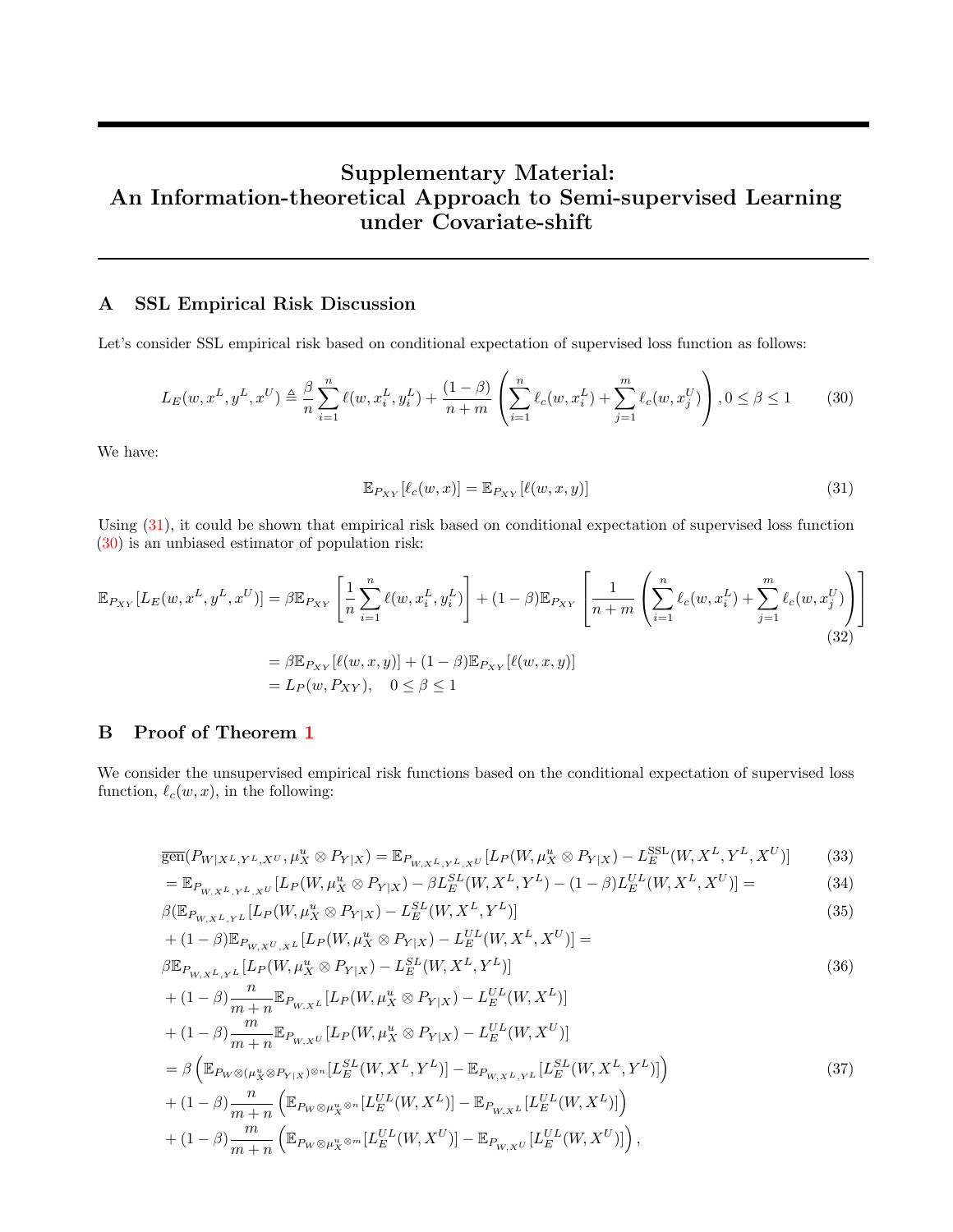where  $L_E^{UL}(W, X^L) = \frac{1}{n} \sum_{i=1}^n \ell_c(w, x_i^L)$ ,  $L_E^{UL}(W, X^U) = \frac{1}{m} \sum_{j=1}^m \ell_c(w, x_j^U)$ ,  $P_{X^L} = \mu_X^L$ <sup>⊗n</sup> and  $P_{X}$ <sup>U</sup> =  $\mu_X^{u \otimes m}$ . Now we have:

<span id="page-12-1"></span>
$$
\beta \left( \mathbb{E}_{P_{W}\otimes (\mu_{X}^{u}\otimes P_{Y|X})\otimes n} [L_{E}^{SL}(W, X^{L}, Y^{L})] - \mathbb{E}_{P_{W,X^{L}, Y^{L}}}[L_{E}^{SL}(W, X^{L}, Y^{L})] \right)
$$
\n
$$
+ (1 - \beta) \frac{n}{m+n} \left( \mathbb{E}_{P_{W}\otimes \mu_{X}^{u}\otimes n} [L_{E}^{UL}(W, X^{L})] - \mathbb{E}_{P_{W,X^{L}}}[L_{E}^{UL}(W, X^{L})] \right)
$$
\n
$$
+ (1 - \beta) \frac{n}{m+n} \left( \mathbb{E}_{P_{W}\otimes \mu_{X}^{u}\otimes n} [L_{E}^{UL}(W, X^{U})] - \mathbb{E}_{P_{W,X^{L}}}[L_{E}^{UL}(W, X^{U})] \right)
$$
\n
$$
\leq \beta \left| \mathbb{E}_{P_{W,X^{L}, Y^{L}}}[L_{E}^{SL}(W, X^{L}, Y^{L})] - \mathbb{E}_{P_{W}\otimes (\mu_{X}^{u}\otimes P_{Y|X})\otimes n} [L_{E}^{SL}(W, X^{L}, Y^{L})] \right|
$$
\n
$$
+ (1 - \beta) \frac{n}{m+n} \left| \mathbb{E}_{P_{W,X^{L}}}[L_{E}^{UL}(W, X^{U})] - \mathbb{E}_{P_{W}\otimes \mu_{X}^{u}\otimes n} [L_{E}^{UL}(W, X^{L})] \right|
$$
\n
$$
+ (1 - \beta) \frac{n}{m+n} \left| \mathbb{E}_{P_{W,X^{L}, Y^{L}}}[P_{W}\otimes (\mu_{X}^{u}\otimes P_{Y|X})\otimes n] - \mathbb{E}_{P_{W}\otimes \mu_{X}^{u}\otimes n} [L_{E}^{UL}(W, X^{U})] \right|
$$
\n
$$
+ (1 - \beta) \frac{n}{m+n} \sqrt{\frac{2\sigma_{c}^{2}D(P_{W,X^{L}}\|P_{W}\otimes \mu_{X}^{u}\otimes n)}{n}}
$$
\n
$$
+ (1 - \beta) \frac{n}{m+n} \sqrt{\frac{2\sigma_{c}^{2}D(P_{W,X^{L}}\|P_{W}\otimes \mu_{X}^{u}\otimes n)}{m}}
$$
\n
$$
+ \
$$

The result [\(40\)](#page-12-1) follows from Donsker-Varadhan representation of KL divergence [\(Xu and Raginsky,](#page-10-8) [2017\)](#page-10-8) and the result  $(41)$  follows from the fact that

<span id="page-12-2"></span>
$$
D(P_{W,X^L} \| \mu_X^{u \otimes n} \otimes P_W) = D(P_{X^L,W} \| \mu_X^{l \otimes n} \otimes P_W) + nD(\mu_X^l \| \mu_X^u) = I(W; X^L) + nD(\mu_X^l \| \mu_X^u)
$$
(42)

## <span id="page-12-0"></span>C Proof of Proposition [1](#page-4-2)

We consider the unsupervised empirical risk functions based on the unsupervised loss function in the following.

$$
\overline{\text{gen}}(P_{W|X^L,Y^L,X^U},\mu_X^u \otimes P_{Y|X}) = L_P(W,\mu_X^u \otimes P_{Y|X}) - L_E^{\text{SSL}}(W,X^L,Y^L,X^U) \tag{43}
$$

$$
= \mathbb{E}_{P_{W,X^L,Y^L,X^U}}[L_P(W,\mu_X^u \otimes P_{Y|X}) - \beta L_E^{SL}(W,X^L,Y^L) - (1-\beta)L_E^{UL}(W,X^L,X^U)]
$$
(44)

$$
= \beta \mathbb{E}_{P_{W,X^L,Y^L}} [L_P(W, \mu_X^u \otimes P_{Y|X}) - L_E^{SL}(W, X^L, Y^L)] \tag{45}
$$

+ 
$$
(1 - \beta) \mathbb{E}_{P_{W,X^U,X^L}} [L_P(W, \mu_X^u \otimes P_{Y|X}) - L_E^{UL}(W, X^L, X^U)]
$$
  
=  $\beta \mathbb{E}_{P_{W,X^L,Y^L}} [L_P(W, \mu_X^u \otimes P_{Y|X}) - L_E^{SL}(W, X^L, Y^L)]$  (46)

+ 
$$
(1 - \beta) \frac{n}{m+n} \mathbb{E}_{P_{W,XL}} [L_P(W, \mu_X^u \otimes P_{Y|X}) - L_E^{UL}(W, X^L)]
$$
  
+  $(1 - \beta) \frac{m}{m+n} \mathbb{E}_{P_{W,XU}} [L_P(W, \mu_X^u \otimes P_{Y|X}) - L_E^{UL}(W, X^U)]$   
=  $\beta \left( \mathbb{E}_{P_W \otimes (\mu_X^u \otimes P_{Y|X})^{\otimes n}} [L_E^{SL}(W, X^L, Y^L)] - \mathbb{E}_{P_{W,X^L,Y^L}} [L_E^{SL}(W, X^L, Y^L)] \right)$   
+  $(1 - \beta) \frac{n}{m+n} \left( \mathbb{E}_{P_W \otimes \mu_X^u \otimes n} [L_E^{UL}(W, X^L)] - \mathbb{E}_{P_{W,X^L}} [L_E^{UL}(W, X^L)] \right)$  (47)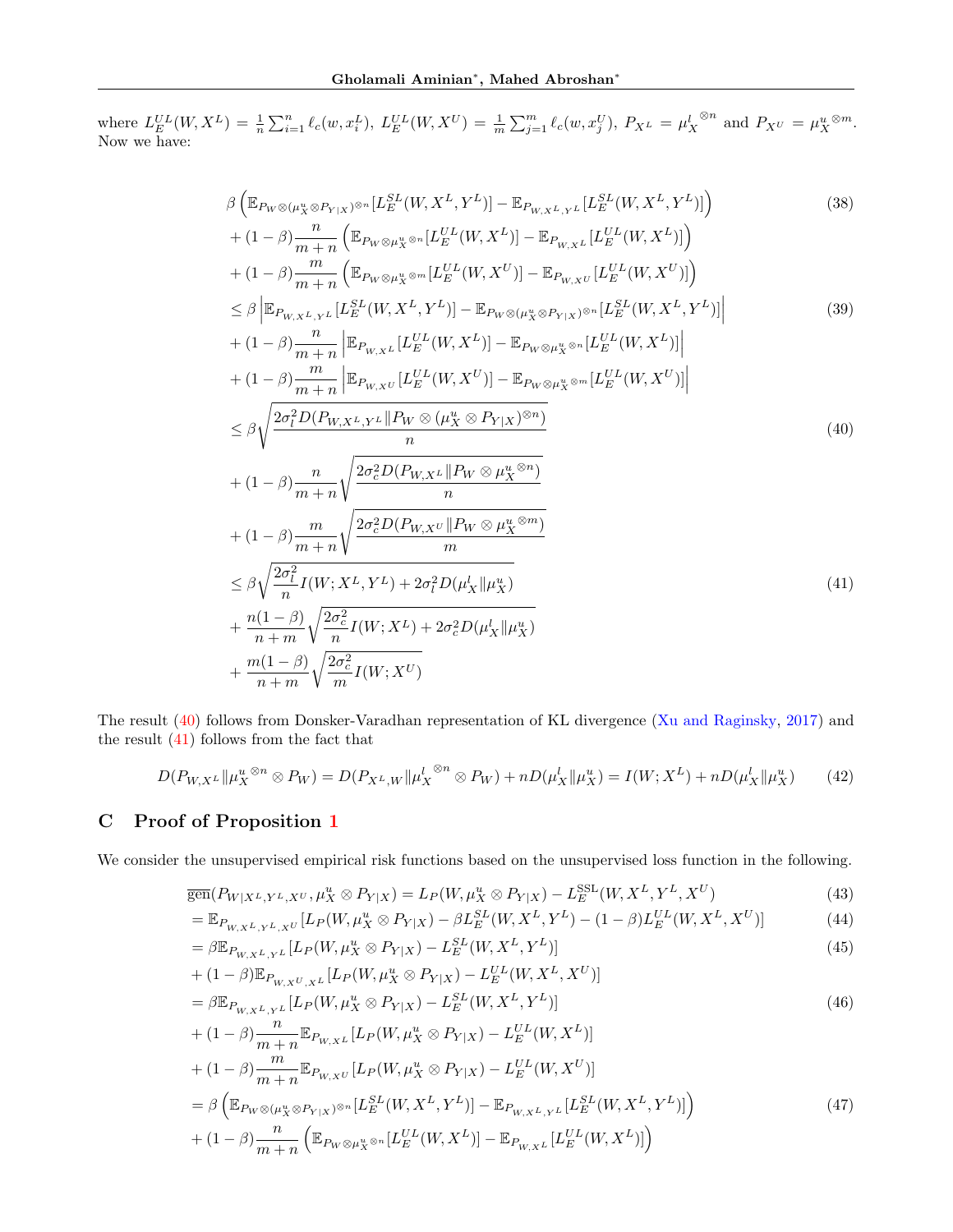<span id="page-13-2"></span>+ 
$$
(1 - \beta) \frac{m}{m + n} \left( \mathbb{E}_{P_W \otimes \mu_X^u \otimes^m} [L_E^{UL}(W, X^U)] - \mathbb{E}_{P_{W,XU}} [L_E^{UL}(W, X^U)] \right)
$$
  
\n+  $(1 - \beta) (\mathbb{E}_{P_W \otimes \mu_X^u} [l_e(W, X) - l_u(W, X)])$   
\n $\leq \beta \left| \mathbb{E}_{P_{W,X^L,Y^L}} [L_E^{SL}(W, X^L, Y^L)] - \mathbb{E}_{P_W \otimes (\mu_X^u \otimes P_{Y|X})^{\otimes n}} [L_E^{SL}(W, X^L, Y^L)] \right|$   
\n+  $(1 - \beta) \frac{n}{m + n} \left| \mathbb{E}_{P_{W,X^L}} [L_E^{UL}(W, X^L)] - \mathbb{E}_{P_W \otimes \mu_X^u \otimes^n} [L_E^{UL}(W, X^L)] \right|$   
\n+  $(1 - \beta) \frac{m}{m + n} \left| \mathbb{E}_{P_{W,X^L}} [L_E^{UL}(W, X^U)] - \mathbb{E}_{P_W \otimes \mu_X^u \otimes^m} [L_E^{UL}(W, X^U)] \right|$   
\n+  $(1 - \beta) \left| \mathbb{E}_{P_W \otimes \mu_X^u} [l_e(W, X) - l_u(W, X)] \right|$   
\n $\leq \beta \sqrt{\frac{2\sigma_l^2 D(P_{W,X^L,Y^L} || P_W \otimes (\mu_X^u \otimes P_{Y|X})^{\otimes n})}{n}}$   
\n+  $(1 - \beta) \frac{n}{m + n} \sqrt{\frac{2\sigma_u^2 D(P_{W,X^L} || P_W \otimes \mu_X^u \otimes^m)}{m}}$   
\n+  $(1 - \beta) \left| \mathbb{E}_{P_W \otimes \mu_X^u} [l_e(W, X) - l_u(W, X)] \right|$   
\n $\leq \beta \sqrt{\frac{2\sigma_l^2}{n} I(W, X^L, Y^L) + 2\sigma_l^2 D(\mu_X^l || \mu_X^u)}$   
\n+  $\frac{n(1 - \beta)}{n + m} \sqrt{\frac{2\sigma_u^2}{n} I(W, X^L) + 2\sigma_e^2 D(\mu_X^l || \mu_X^u)}$   
\n+ 

where  $L_E^{UL}(W, X^L) = \frac{1}{n} \sum_{i=1}^n \ell_u(w, x_i^L), L_E^{UL}(W, X^U) = \frac{1}{m} \sum_{j=1}^m \ell_u(w, x_j^U), P_{X^L} = \mu_X^L$ ⊗<sup>n</sup> and  $P_{X}U = \mu_X^u$  ⊗<sup>m</sup>. [\(49\)](#page-13-2) follows from Donsker-Varadhan representation of KL divergence. [\(50\)](#page-13-3) follows from the fact that

$$
D(P_{X,W} \| \mu_X^u \otimes P_W) = D(P_{X,W} \| P_X \otimes P_W) + D(\mu_X^l \| \mu_X^u) = I(W;X) + D(\mu_X^l \| \mu_X^u)
$$
(51)

## <span id="page-13-0"></span>D Proof of Corollary [1](#page-5-1)

For the classification task [\(10\)](#page-3-2), we have:

<span id="page-13-3"></span>
$$
\left| \Delta^{SSL} \right| = \left| \mathbb{E}_{P_W \otimes \mu_X^u} [\ell_c(W, X) - \ell_u(W, X)] \right| = \tag{52}
$$

$$
\left| \mathbb{E}_{P_W \otimes \mu_X^u} \left[ \sum_{j=1}^q \widehat{P}_{Y=y_j|W,X} \ell(W,X,y_j) - \sum_{j=1}^q P_{Y=y_j|X} \ell(W,X,y_j) \right] \right| \tag{53}
$$

<span id="page-13-4"></span>
$$
\leq \sqrt{2\sigma_u^2 D(P_W \otimes \mu_X^u \otimes P_{Y|X} \| P_W \otimes \mu_X^u \otimes \widehat{P}_{Y|W,X})}
$$
(54)

$$
= \sqrt{2\sigma_u^2 D(P_{Y|X} \|\widehat{P}_{Y|W,X} | P_W \otimes \mu_X^u)},\tag{55}
$$

where [\(54\)](#page-13-4) is based on Donsker-Varadhan representation of KL divergence, [\(Boucheron et al.,](#page-8-6) [2013\)](#page-8-6).

## <span id="page-13-1"></span>E Proof of Corollary [2](#page-5-2)

We consider the unsupervised empirical risk functions based on the unsupervised loss function in the following.

$$
\overline{\text{gen}}(P_{W|X^L,Y^L,X^U},\mu_X^u \otimes P_{Y|X}) = L_P(W,\mu_X^u \otimes P_{Y|X}) - L_E^{\text{SSL}}(W,X^L,Y^L,X^U) \tag{56}
$$

$$
= \mathbb{E}_{P_{W,X^L,Y^L,X^U}}[L_P(W,\mu_X^u \otimes P_{Y|X}) - \beta L_E^{SL}(W,X^L,Y^L) - (1-\beta)L_E^{UL}(W,X^L,X^U)]
$$
(57)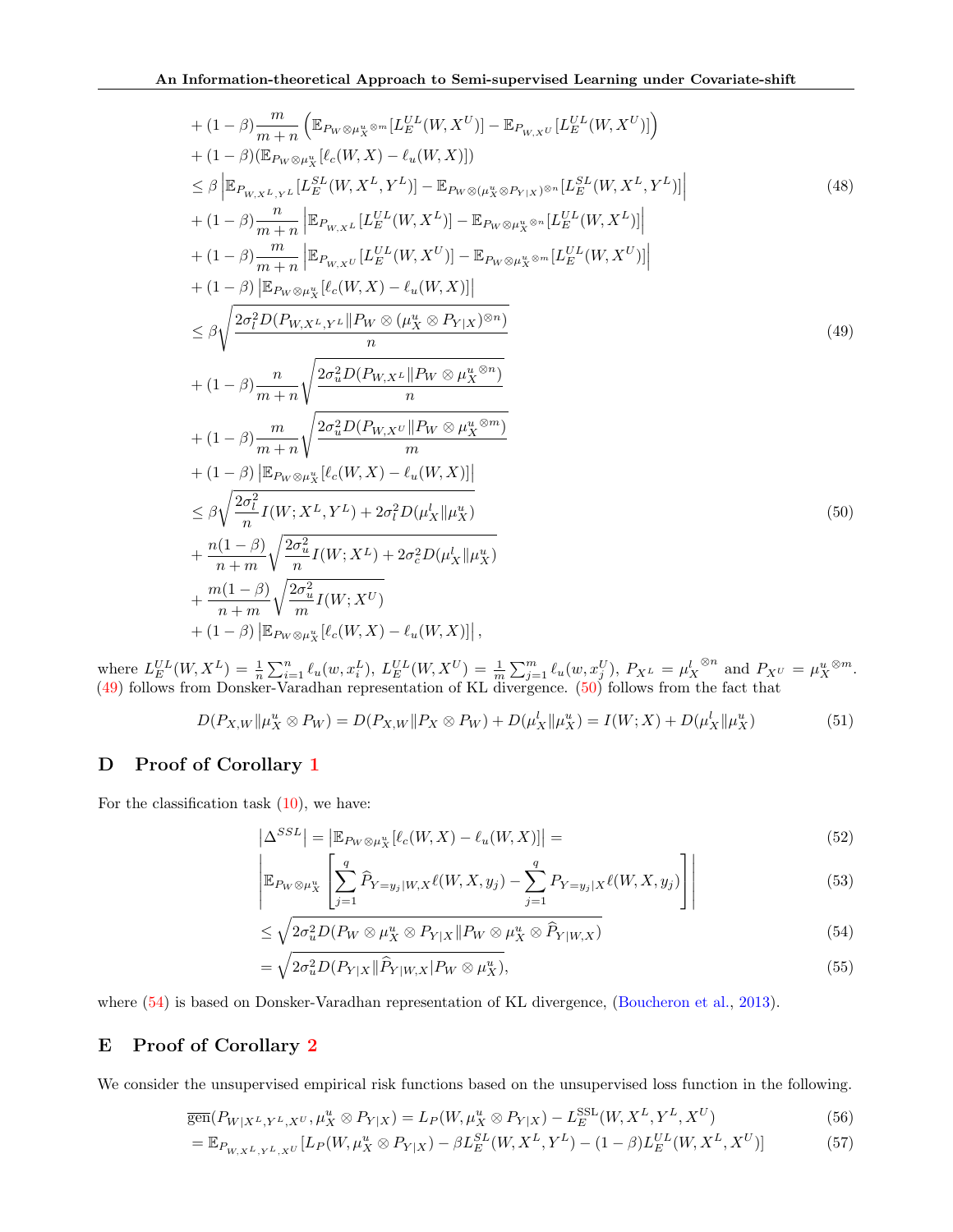$$
\begin{array}{ll}\n\beta \mathbb{E}_{P_{W,X}L,YL}[L_{P}(W,\mu_{X}^{u}\otimes P_{Y|X})-L_{E}^{SU}(W,X^{L},Y^{L})] \\
+ (1-\beta) \mathbb{E}_{P_{W,X}U,YL}[L_{P}(W,\mu_{X}^{u}\otimes P_{Y|X})-L_{E}^{U}(W,X^{L},Y^{U})] \\
= \beta \mathbb{E}_{P_{W,X}U,YL}[L_{P}(W,\mu_{X}^{u}\otimes P_{Y|X})-L_{E}^{SU}(W,X^{L},Y^{L})] \\
+ (1-\beta) \frac{n}{m+n} \mathbb{E}_{P_{W,XL}}[L_{P}(W,\mu_{X}^{u}\otimes P_{Y|X})-L_{E}^{U}(W,X^{L})] \\
+ (1-\beta) \frac{m}{m+n} \mathbb{E}_{P_{W,XL}}[L_{P}(W,\mu_{X}^{u}\otimes P_{Y|X})-L_{E}^{U}(W,X^{U})] \\
= \beta \left( \mathbb{E}_{P_{W}\otimes(\mu_{X}^{u}\otimes P_{Y|X})\otimes n}[L_{E}^{U}(W,X^{L},Y^{L})]-\mathbb{E}_{P_{W,X}L,YL}[L_{E}^{U}(W,X^{L},Y^{L})]\right) \\
+ (1-\beta) \frac{n}{m+n} \left( \mathbb{E}_{P_{W}\otimes\mu_{X}^{u}\otimes n}[L_{E}^{U}(W,X^{L})]-\mathbb{E}_{P_{W,X}L}[L_{E}^{U}(W,X^{L})]\right) \\
+ (1-\beta) \frac{m}{m+n} \left( \mathbb{E}_{P_{W}\otimes\mu_{X}^{u}\otimes n}[L_{E}^{U}(W,X^{L})]-\mathbb{E}_{P_{W,XL}}[L_{E}^{U}(W,X^{L})]\right) \\
+ (1-\beta) \frac{m}{m+n} \left( \mathbb{E}_{P_{W}\otimes\mu_{X}^{u}\otimes n}[L_{E}^{U}(W,X^{L})]-\mathbb{E}_{P_{W}\otimes(\mu_{X}^{u}\otimes P_{Y|X})\otimes n}[L_{E}^{SU}(W,X^{L},Y^{L})]\right) \\
+ \beta \left| \mathbb{E}_{P_{W,X}L,YL}[L_{E}^{SU}(W,X^{L},Y^{L})]-\mathbb{E}_{P_{W}\otimes(\mu_{X}^{u}\otimes P_{Y|X})\otimes n}[L_{E}^{SU}(W,X^{L},Y^{L})]\
$$

where  $L_E^{UL}(W, X^L) = \frac{1}{n} \sum_{i=1}^n \ell_u(w, x_i^L), L_E^{UL}(W, X^U) = \frac{1}{m} \sum_{j=1}^m \ell_u(w, x_j^U), P_{X^L} = \mu_X^L$ ⊗<sup>n</sup> and  $P_{XU} = \mu_X^u$ <sup>⊗m</sup>. [\(62\)](#page-14-1) follows from Donsker-Varadhan representation of KL divergence, [\(Boucheron et al.,](#page-8-6) [2013\)](#page-8-6), and the variational representation of total variation [\(2\)](#page-1-0),

<span id="page-14-1"></span>
$$
\begin{split}\n&\left|\mathbb{E}_{P_W \otimes (\mu_X^l \otimes P_{Y|X})^{\otimes n}}[L_E^{SL}(W, X^L, Y^L)] - \mathbb{E}_{P_W \otimes (\mu_X^u \otimes P_{Y|X})^{\otimes n}}[L_E^{SL}(W, X^L, Y^L)]\right| \\
&\leq \frac{1}{n} \sum_{i=1}^n |\mathbb{E}_{P_W \otimes \mu_X^l \otimes P_{Y_i|X_i}}[\ell(W, X_i, Y_i)] - \mathbb{E}_{P_W \otimes \mu_X^u \otimes P_{Y_i|X_i}}[\ell(W, X_i, Y_i)]| \\
&\leq \frac{1}{n} \sum_{i=1}^n \mathbb{TV}(P_W \otimes \mu_X^l \otimes P_{Y_i|X_i}, P_W \otimes \mu_X^u \otimes P_{Y_i|X_i}) \\
&= \mathbb{TV}(\mu_X^l, \mu_X^u).\n\end{split} \tag{63}
$$

## <span id="page-14-0"></span>F Proof of Corollary [3](#page-5-6)

For the classification task  $(10)$ , we have:

 $\overline{\phantom{a}}$ 

$$
\left|\Delta^{SSL}\right| = \left|\mathbb{E}_{P_W \otimes \mu_X^u}[\ell_c(W, X) - \ell_u(W, X)]\right|
$$
\n(64)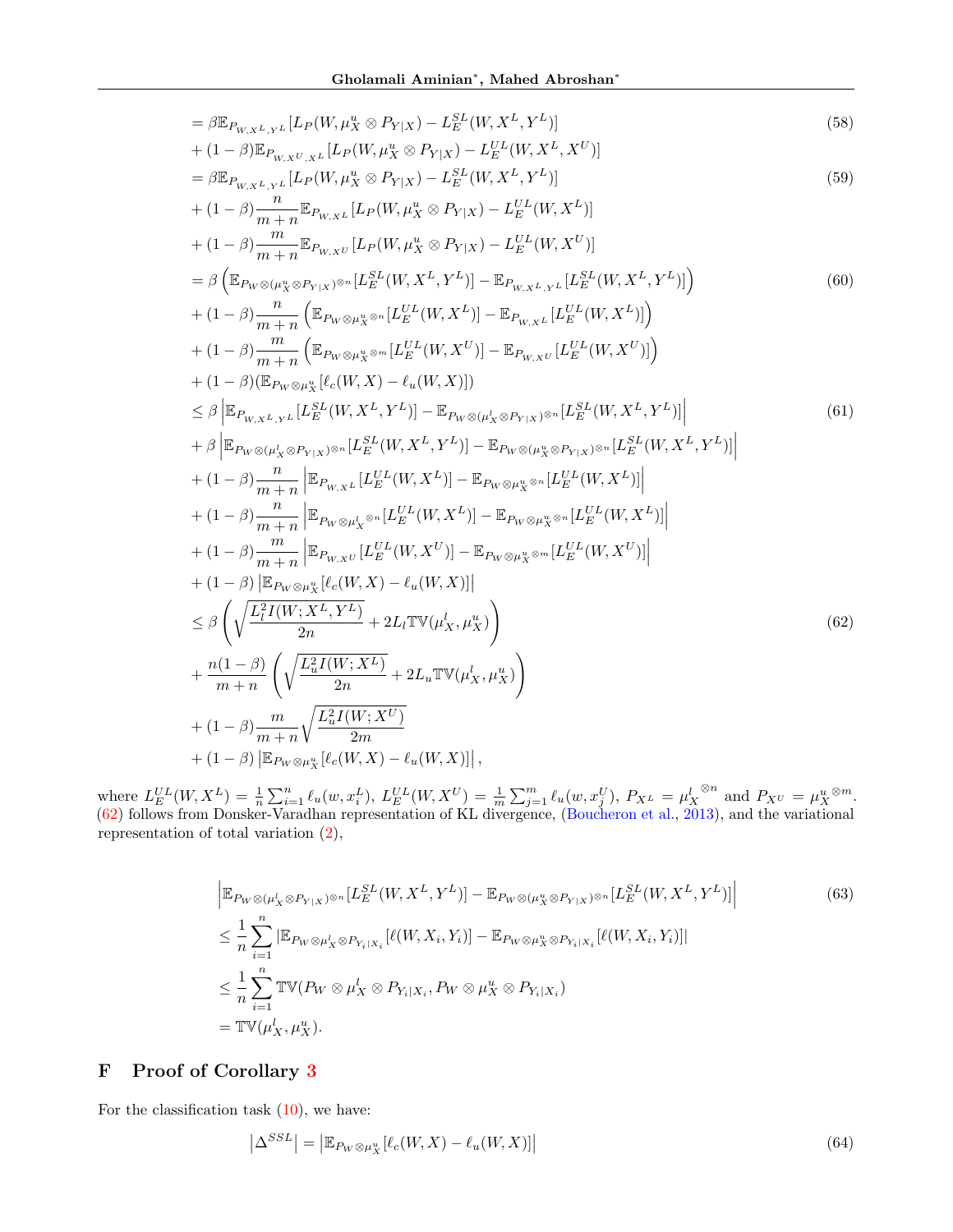$$
= \left| \mathbb{E}_{P_W \otimes \mu_X^u} \left[ \sum_{j=1}^q \widehat{P}_{Y=y_j|W,X} \ell(W,X,y_j) - \sum_{j=1}^q P_{Y=y_j|X} \ell(W,X,y_j) \right] \right| \tag{65}
$$

$$
\leq 2L_u \mathbb{E}_{P_W \otimes \mu_X^u} \left[ \mathbb{TV}(\widehat{P}_{Y|W,X}, P_{Y|X}) \right],\tag{66}
$$

where  $(54)$  is based on the variational representation of total variation  $(2)$ .

### <span id="page-15-0"></span>G Proof of Corollary [4](#page-5-3)

Considering  $H(W) \leq \log(k)$  and the fact that the  $H(W)$  is the upper bound on the mutual information between W and any other random variable, we have:

$$
|\overline{\text{gen}}(P_{W|X^L,Y^L,X^U},\mu_X^u \otimes P_{Y|X})|
$$
\n
$$
\leq \beta \sqrt{\frac{2\sigma_l^2}{n}I(W;X^L,Y^L)} + \frac{n(1-\beta)}{n+m} \sqrt{\frac{2\sigma_u^2}{n}I(W;X^L)} + \frac{m(1-\beta)}{n+m} \sqrt{\frac{2\sigma_u^2}{m}I(W;X^U)} + (1-\beta)\Delta^{SSL}
$$
\n
$$
(67)
$$

$$
\leq \beta \sqrt{\frac{2\sigma_l^2}{n} I(W; X^L, Y^L)} + (1 - \beta) \sqrt{\frac{2\sigma_u^2}{n+m}} I(W; X^L, X^U) + (1 - \beta) \sqrt{2\sigma_u^2} \epsilon
$$
\n
$$
\tag{68}
$$

$$
\leq \beta \sqrt{\frac{2\sigma_l^2}{n}H(W)} + (1-\beta)\sqrt{\frac{2\sigma_u^2}{n+m}H(W)} + (1-\beta)\sqrt{2\sigma_u^2}\epsilon
$$
\n
$$
\tag{69}
$$

$$
\leq \beta \sqrt{\frac{2\sigma_l^2}{n} \log(k)} + (1-\beta) \sqrt{2\sigma_u^2} \left( \sqrt{\frac{\log(k)}{n+m}} + \epsilon \right). \tag{70}
$$

### <span id="page-15-1"></span>H Experiment Details

We have used pytorch package for implementation of the code. For the first experiment (synthetic data), a single layer fully connected network is used to implement each of  $W_L$ ,  $W_{LU}$ , and  $W_{\gamma}$  networks. In particular.  $W_L$ and  $W_{LU}$  are neural networks with an input dimension of 50 and output dimension of 10, and with a ReLU activation function.  $W_{\gamma}$  has ten inputs and two output nodes, a softmax function is used at the end to produce the required conditional distributions. The value of  $\beta$  (and regularization term in EM) can be tuned using ten-fold cross-validation, we have  $\beta = 0.02$ . Number of labeled data points for both figures is 300.

For Figure [2a,](#page-7-4) we have used the following parameters for producing the dataset:  $a_1 = 0.01$ ,  $s_1 = 0.05$ ,  $a_2 = 0.01$ , and  $s_2 = 2$ . For the unlabeled data and test data we chose  $a_1 = 0.8$ . Since,  $a_1$  is large for unlabeled data,  $X_C$ will become a very good predictor of Y, thus the upper bound model always predict the output correctly.

For Figure [2b,](#page-7-4) we used these parameters for synthetic data:  $a_1 = 0.03$ ,  $s_1 = 0.05$ ,  $a_2 = 0.01$ , and  $s_2 = 0.2$ . Note, that here  $X_C$  is more informative in labeled data. Also, the variance of  $X_E$  is decreased, hence it becomes more useful and hence the lower bound has improved. We have made a more subtle change in  $a_1$  for unlabeled data, we chose  $a_1 = 0.3$  for unlabeled and test data. As a result upper bound is not always 1 anymore.

### H.1 Different distribution for unlabeled and test data

Here, we evaluate the performance of different methods when the distribution of test data is different from unlabeled data. When the data is collected sequentially it is possible that the distribution constantly changes, hence it is possible that the distribution of test data does not match with unlabeled data. In fact, it is an interesting direction for future work to consider non-stationary data stream, where the distribution of data constantly changes.

In Table [1,](#page-16-0) we consider the setup of first experiment (Figure [2a\)](#page-7-4), while changing  $a_1$  for the test data (recall that  $a_1 = 0.8$  for unlabeled data). We repeat the experiment five times and report the mean and standard deviation of the accuracy of each method. We have 300 labeled data and 3000 unlabeled data. It can be seen that CSSL outperforms EM.